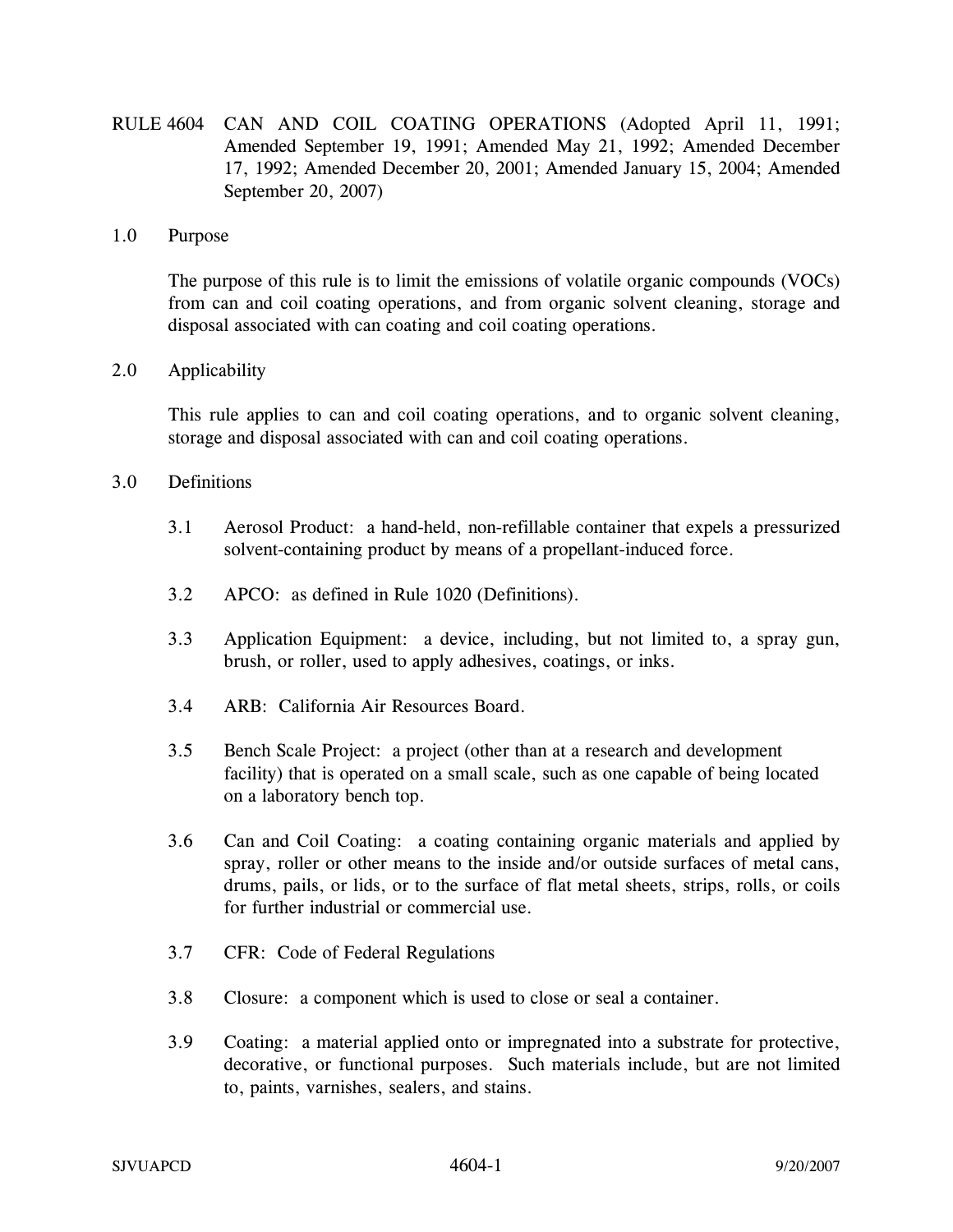- 3.10 Coating Applicator: an apparatus used to apply a surface coating.
- 3.11 Coating Line: an operation or process for applying, drying, or baking and/or curing surface coatings, together with associated equipment including, but not limited to, a coating applicator, flash-off area, and oven.
- 3.12 Coil: a flat metal sheet or strip that is rolled or wound in concentric rings.
- 3.13 Container: a two-piece can, three-piece can, drum, pail, or tube.
- 3.14 Cured Adhesive, Cured Coating, or Cured Ink: an adhesive, coating, or ink that is dry to the touch.
- 3.15 Degreaser: as defined in Rule 4662 (Organic Solvent Degreasing Operations). An enclosed spray application equipment cleaning system is not a degreaser.
- 3.16 Dissolver: an organic solvent that is added to an adhesive, coating, or ink in order to melt or to liquefy solid particles.
- 3.17 Drum: a cylindrical metal shipping container larger than 12 gallons capacity but no larger than 110 gallons capacity.
- 3.18 End Coating: a coating applied to a container end or closure to provide protection to the metal, to provide a protective lining between the product and the container, or to provide a background for a lithographic or printing operation
- 3.19 End Seal Compound: a compound that is applied to can ends and functions as a gasket when the end is assembled onto the can.
- 3.20 EPA: United States Environmental Protection Agency.
- 3.21 Exempt Compound: as defined in Rule 1020 (Definitions).
- 3.22 Exterior Body Spray Coating: a coating sprayed on the exterior of the can body to provide a decorative or protective finish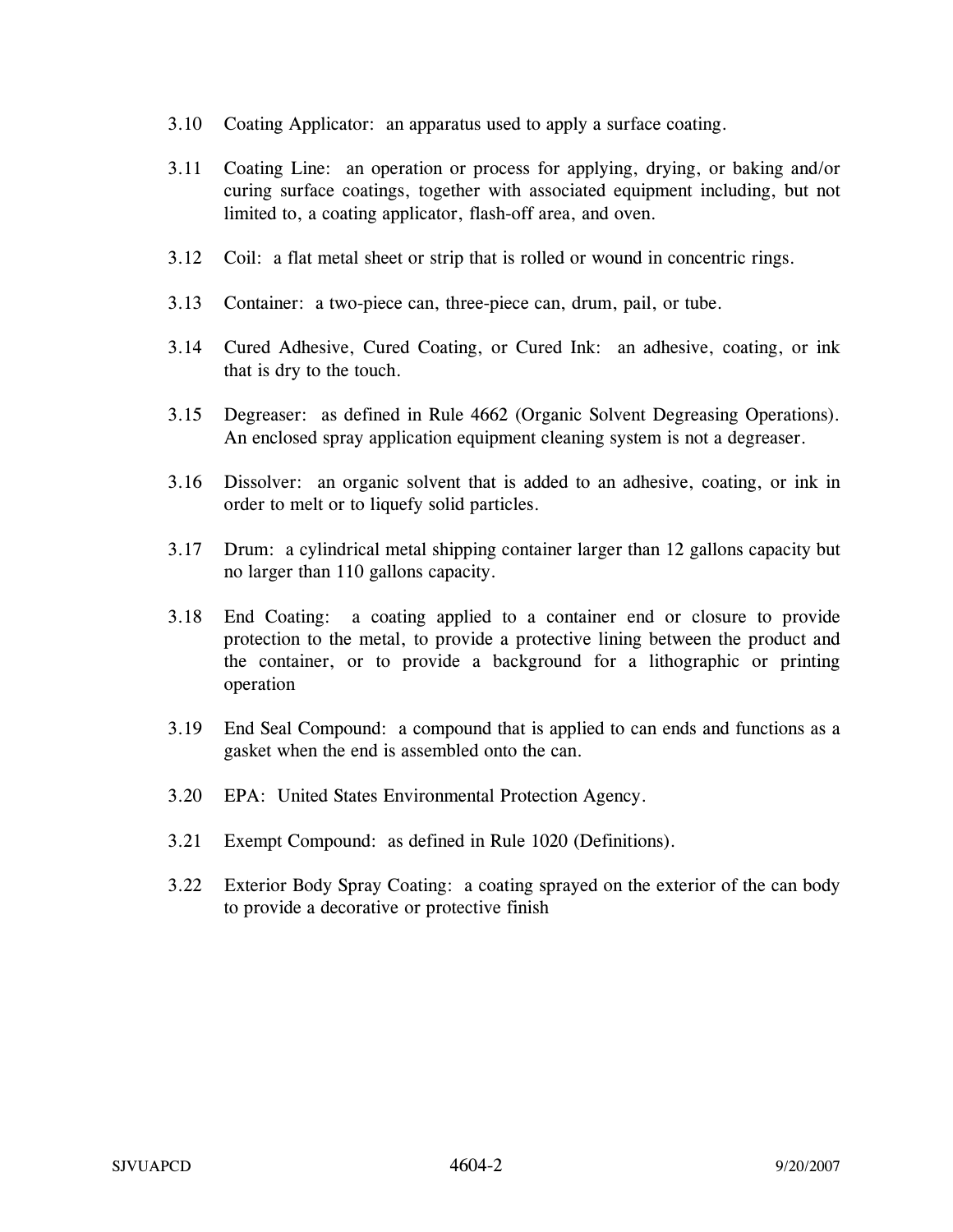3.23 Grams of VOC per liter of Material: the weight of VOC per volume of material and can be calculated by the following equation:

Grams of VOC per Liter of Material =  $W_2$  -  $W_w$  -  $W_{\infty}$ Vm

$$
\boxed{V_{\text{m}}}
$$

Where:

| $\mathbf{W}_s$            | $=$      | Weight of volatile compounds, in grams |
|---------------------------|----------|----------------------------------------|
| $\mathbf{W}_{\mathrm{w}}$ | $=$      | Weight of water, in grams              |
| $\mathbf{W}_{\text{ec}}$  | $=$      | Weight of exempt compounds, in grams   |
| $V_m$                     | $\equiv$ | Volume of material, in liters          |

3.24 Grams of VOC per liter of Material Less Water and Exempt Compounds: the weight of VOC per combined volume of VOC and coating solids and can be calculated by the following equation:

| Grams of VOC per liter of material   | = | $W_{\underline{s}} - W_{\underline{w}} - W_{\underline{ec}}$ |
|--------------------------------------|---|--------------------------------------------------------------|
| Excluding water and exempt compounds |   | $V_m - V_w - V_{ec}$                                         |

Where:

| $\mathbf{W}_s$            | $=$ | Weight of volatile compounds, in grams |
|---------------------------|-----|----------------------------------------|
| $\mathbf{W}_{\mathrm{w}}$ | $=$ | Weight of water, in grams              |
| $\rm{W}_{\rm{ec}}$        | $=$ | Weight of exempt compounds, in grams   |
| $\mathbf{V}_{\text{m}}$   | $=$ | Volume of material, in liters          |
| $\mathbf{V}_{\mathrm{w}}$ | $=$ | Volume of water, in liters             |
| $\rm V_{ec}$              |     | Volume of exempt compounds, in liters  |

- 3.25 Hand Application Method: an application of coatings using manually held, nonautomatic equipment. Examples of this method include, but are not limited to, application by paintbrush, hand roller, trowel, spatula, dauber, rag, and sponge.
- 3.26 High-Volume, Low-Pressure (HVLP) Spray: a coating application system which is designed to be operated at air pressures between 0.1 and 10.0 pounds per square inch gauge (psig) at the air cap of the spray gun, measured dynamically at the center of the air cap and the air horns.
- 3.27 Interior Body Spray: a coating sprayed on the interior of the can body to provide a protective film between the product and the can.
- 3.28 Key System Operating Parameter: a parameter necessary to ensure compliance of the VOC emission control system with VOC emission limits. Examples of key system operating parameters include, but are not limited to, temperatures, pressures, and flow rates.
- 3.29 Lid: a container's cap, or closure.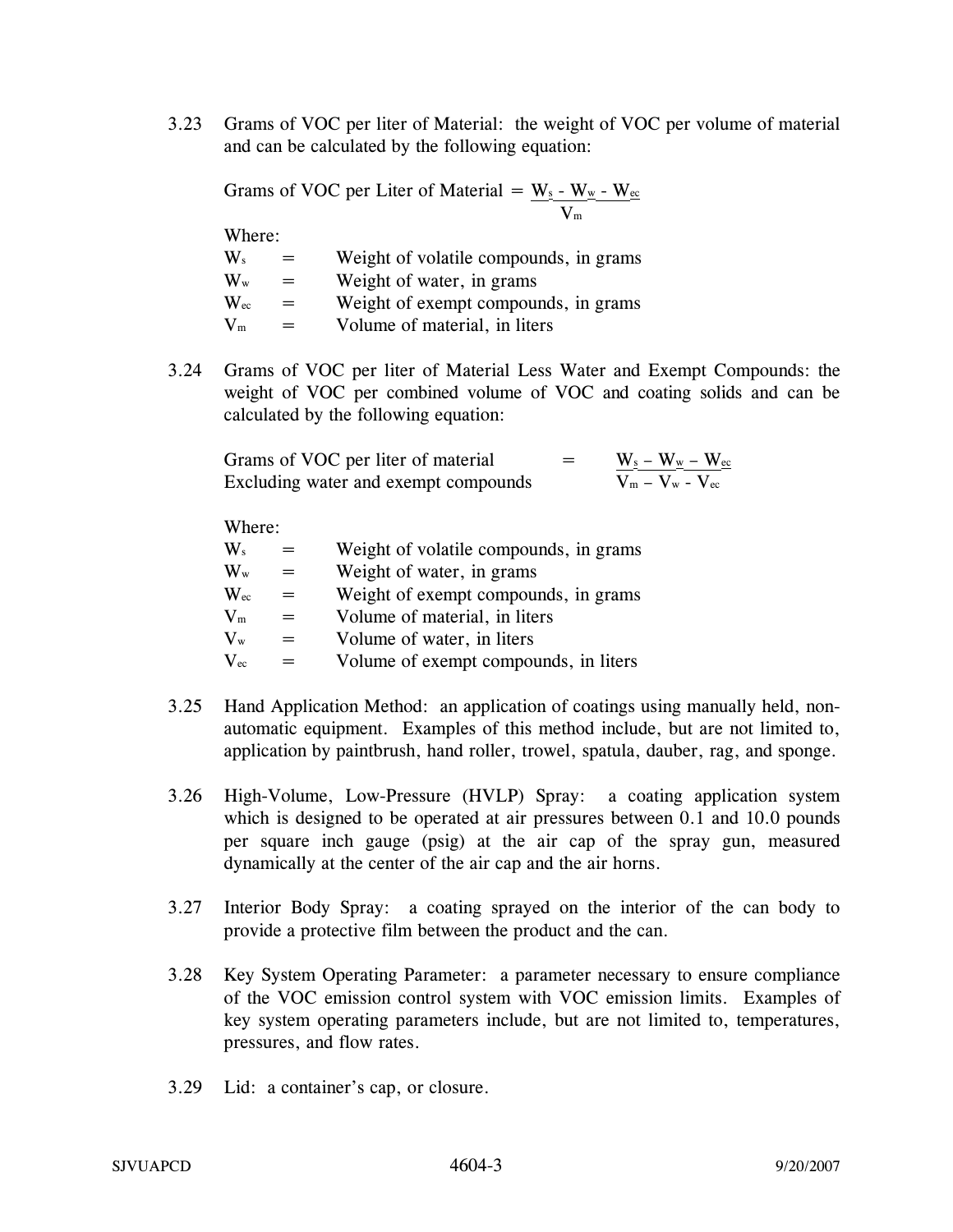- 3.30 Liquid Leak: a visible solvent leak from a container at a rate of more than three drops per minute, or a visible liquid mist.
- 3.31 Maintenance Cleaning: the cleaning of tools, forms, molds, jigs, machinery, and equipment (except coating application equipment, ink application equipment, or adhesive application equipment), and the cleaning of work areas where maintenance or manufacturing occurs.
- 3.32 Manufacturing Process: the process of making goods or articles by hand or by machine.
- 3.33 Non-Absorbent Container: a container made of non-porous material that does not allow the migration of solvents through it.
- 3.34 Non-Atomized Solvent Flow: a solvent in the form of a liquid stream without the introduction of any propellant.
- 3.35 Non-Leaking Container: a container without liquid leak.
- 3.36 Normal Business Hours: Monday through Friday, 8:00 am to 5:00 pm.
- 3.37 Organic Solvent: the same as "Solvent."
- 3.38 Organic Solvent Cleaning: as defined in Rule 4663 (Organic Solvent Cleaning, Storage, and Disposal).
- 3.39 Over-varnish: a coating applied directly over a design coating to fulfill one or more of the following functions: reduce the coefficient of friction, provide gloss or protect the finish against abrasion and corrosion.
- 3.40 Pail: a metal container from one (1) gallon capacity to twelve (12) gallon capacity and constructed of 29 gauge or heavier material.
- 3.41 Permanent Total Enclosure (PTE): a permanently installed enclosure that completely surrounds a source of emissions such that all VOC emissions are captured and contained for discharge to a control device.
- 3.42 Propellant: a gas, including air, in a pressure container for expelling the contents when the pressure is released.
- 3.43 Repair Cleaning: a solvent cleaning operation or activity carried out during a repair process.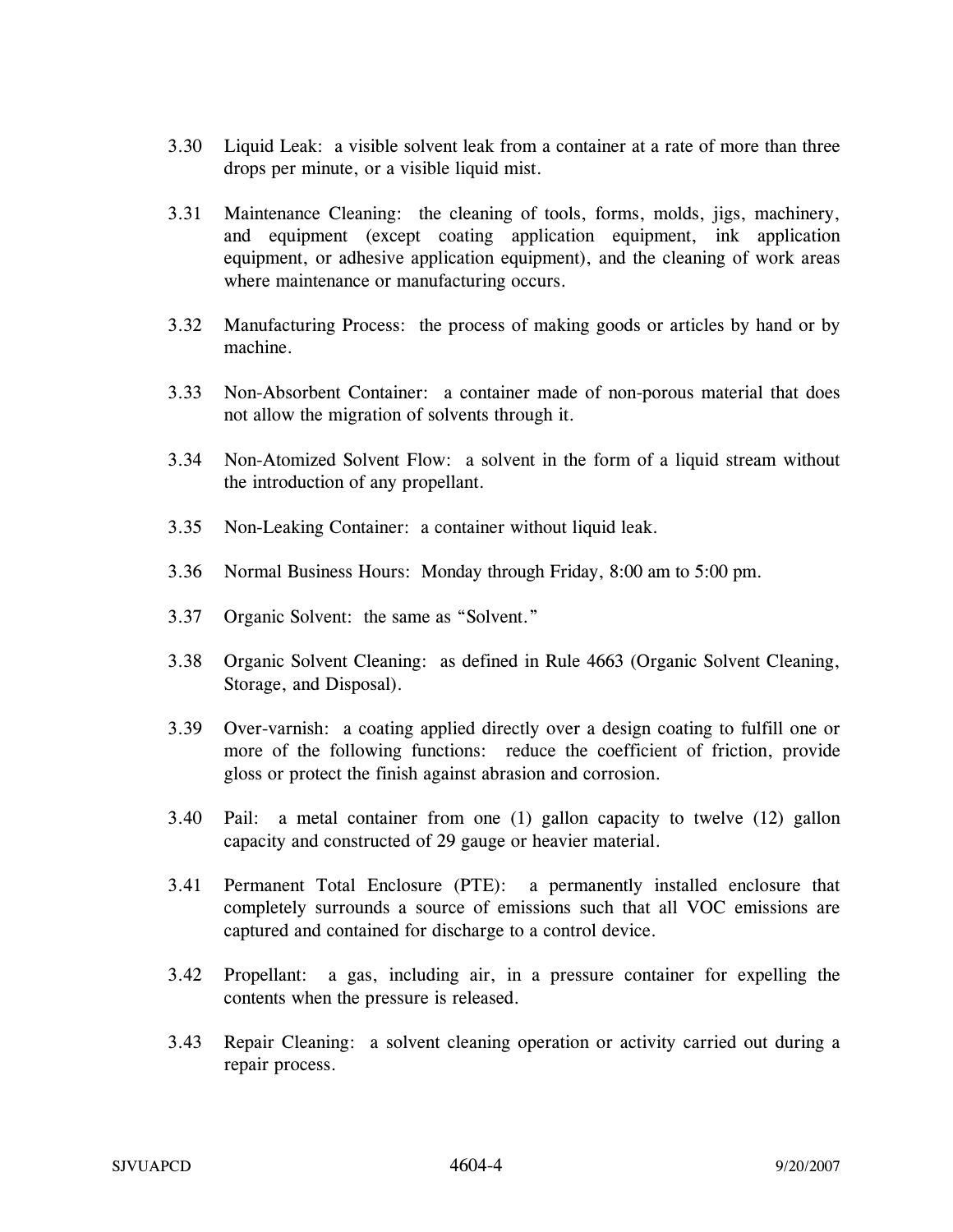- 3.44 Repair Coating: a coating for post-formed convenience ends (easy-open) to provide additional protection in the scored areas by covering breaks at the score location or to provide an additional layer of protective coating on the interior or exterior of the end for corrosion resistance.
- 3.45 Repair Process: the process of returning a damaged object or an object not operating properly to good condition.
- 3.46 Research and Development: a facility or portion thereof used to further the development of useful materials, devices, systems, or methods, including, but not limited to, design, development, and improvement of prototypes and processes. Research and development does not include the manufacturing process itself.
- 3.47 SCAQMD: South Coast Air Quality Management District.
- 3.48 Sheet Base Coating: a coating applied to a flat sheet to provide protection to the metal, to provide a protective lining between the product and the container, or to provide a background for a lithographic or printing operation.
- 3.49 Side Seam Coating: a coating applied on the interior and/or exterior of a welded, cemented, or soldered seam to protect the exposed metal.
- 3.50 Solvent: as defined in Rule 4663 (Organic Solvent Cleaning, Storage, and Disposal).
- 3.51 Solvent Flushing: the use of a solvent to remove uncured adhesives, uncured inks, uncured coatings, or contaminants from the internal surfaces and passages of equipment by flushing solvent, by a non-atomized solvent flow, through the equipment.
- 3.52 Stationary Source: as defined in Rule 2201 (New and Modified Stationary Source Review Rule).
- 3.53 Stripping: the use of solvent to remove material such as cured adhesives, cured inks, cured or dried paint, cured or dried paint residue or temporary protective coating.
- 3.54 Surface Preparation: the removal of contaminants from a surface prior to the application of coatings, inks, or adhesives or before proceeding to the next step of a manufacturing process.
- 3.55 Thinner: a solvent that is used to dilute coatings to reduce viscosity, color strength, or to modify drying conditions.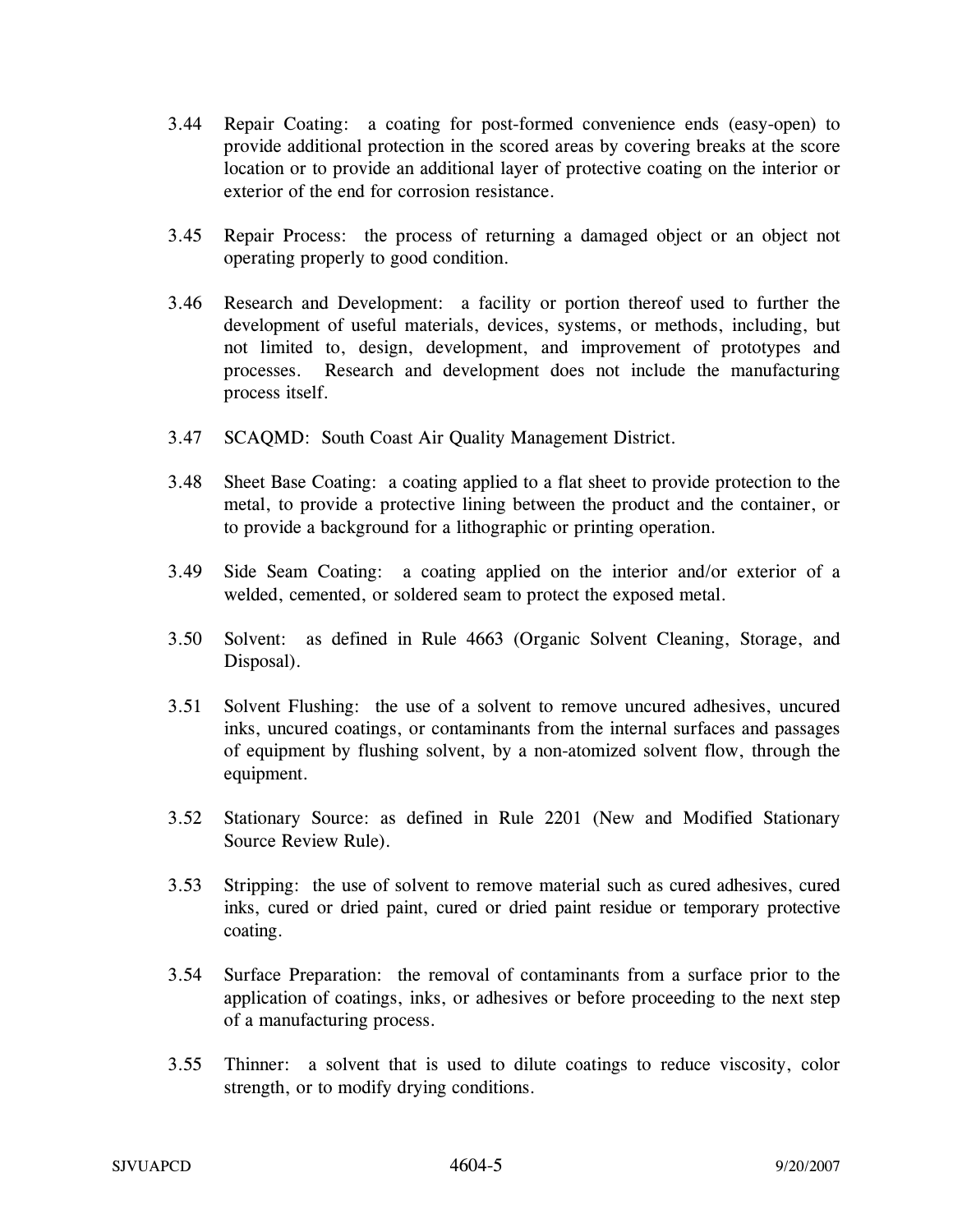- 3.56 Viscosity Reducer: an organic solvent that is added to an adhesive, coating or ink to make it more fluid.
- 3.57 Volatile Organic Compound (VOC): defined in Rule 1020 (Definitions).
- 3.58 Waste Solvent Material: a solvent which may contain dirt, oil, metal particles, sludge, and/or waste products, or wiping material containing VOCs including, but not limited to, paper, cloth, sponge, rag, or cotton swab used in organic solvent cleaning.
- 3.59 Wipe Cleaning: a solvent cleaning activity performed by hand rubbing with an absorbent material such as a rag, paper, sponge, brush, or cotton swab containing solvent.

## 4.0 Exemptions

- 4.1 The provisions of Section 5.1 through Section 5.2 of this rule shall not apply to stationary sources that use 55 gallons or less of the aggregate of coatings (as applied) and cleaning solvent (as applied) per rolling 12-month period. The provisions of Section 5.3 through Section 5.5 and the applicable provisions of Section 6.0 shall still apply.
- 4.2 The lubricants applied by the spray mister to the can end seal compound application nozzle and the lubricants applied to the can body during the can body forming process shall be exempt from all the provisions of this rule.
- 4.3 The provisions of this rule shall not apply to stripping of cured coatings, cured adhesives, and cured inks, except the stripping of such materials from spray application equipment.
- 4.4 The cleaning solvent VOC limit provisions of Table 5 shall not apply to the cleaning in laboratory tests and analyses, or bench scale or research and development projects.

## 5.0 Requirements

5.1 On any coating line, an operator shall not use or apply any coating with a VOC content in excess of the following limits, expressed as grams of VOC per liter of coating, as applied, excluding water and exempt compounds: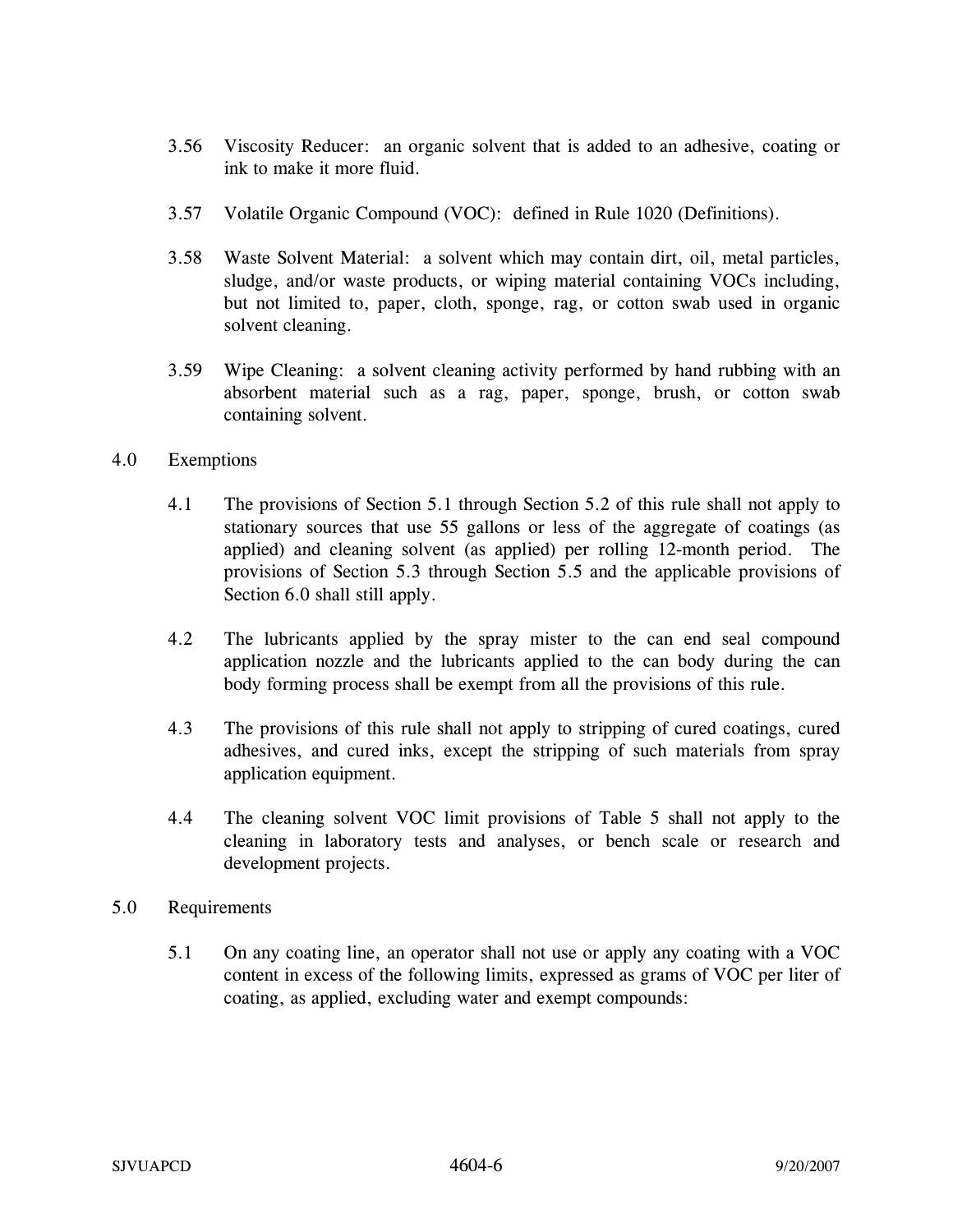| Coating Type                       | Application<br>Method | Effective until<br>January 31,<br>2006 | Effective on and<br>after February 1,<br>2006 |
|------------------------------------|-----------------------|----------------------------------------|-----------------------------------------------|
|                                    |                       | g/l                                    | g/l                                           |
| <b>Interior Sheet Base Coating</b> | Any                   | 225                                    | 225                                           |
| Interior Body Spray                | Spray                 | 510                                    | 420                                           |
| <b>Exterior Sheet Base Coating</b> | Any                   | 250                                    | 250                                           |
| <b>Exterior Body Spray</b>         | Spray                 | 510                                    | 420                                           |
| Interior Overvarnish               | Any                   | 225                                    | 225                                           |
| <b>Exterior Overvarnish</b>        | Any                   | 250                                    | 250                                           |
| End Coating (Interior or Exterior) | Spray or roll coat    | 510                                    | 420                                           |
| End Seal Compound                  | Any                   | 440                                    | 20                                            |
| <b>Repair Coating</b>              | Spray                 | 750                                    | 750                                           |

Table 1 – Two-Piece Can Coating Operations

Table 2 – Three Piece Can Coating Operations

| Coating Type                              | Application<br>Method | Effective until<br>January 31,<br>2006<br>g/l | Effective on<br>and after<br>February 1,<br>2006<br>g/l |
|-------------------------------------------|-----------------------|-----------------------------------------------|---------------------------------------------------------|
| Sheet Base Coating (Interior or Exterior) | Any                   | 225                                           | 225                                                     |
| <b>Interior Body Spray</b>                | Spray                 | 510                                           | 360                                                     |
| <b>Exterior Body Spray</b>                | Spray                 | 510                                           | 420                                                     |
| Overvarnish (Interior or Exterior)        | Any                   | 225                                           | 225                                                     |
| End Coating (Interior or Exterior)        | Spray or roll coat    | 510                                           | 225                                                     |
| Side Seam Coating                         | Spray                 | 660                                           | 660                                                     |
| End Seal Compound                         | Any                   | 440                                           | 20                                                      |
| <b>Repair Coating</b>                     | Spray                 | 750                                           | 750                                                     |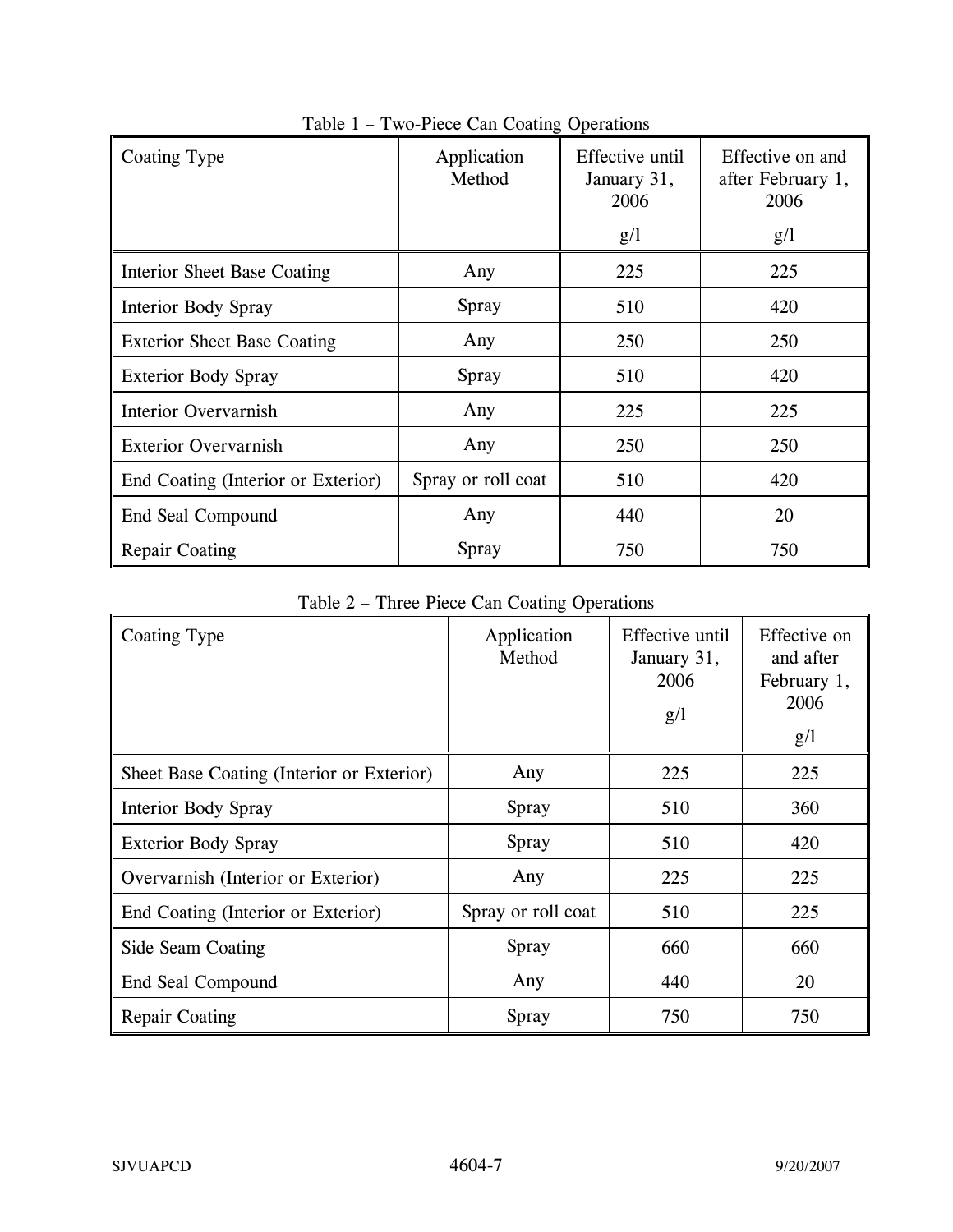| Coating Type                              | Application<br>Method | Effective until<br>January 31,<br>2006<br>g/l | Effective on<br>and after<br>February 1,<br>2006<br>g/l |
|-------------------------------------------|-----------------------|-----------------------------------------------|---------------------------------------------------------|
| Sheet Base Coating (Interior or Exterior) | Any                   | 225                                           | 225                                                     |
| <b>Interior Body Spray</b>                | Spray                 |                                               |                                                         |
| <b>New</b>                                |                       | 510                                           | 420                                                     |
| Reconditioned                             |                       | 510                                           | 510                                                     |
| <b>Exterior Body Spray</b>                | Spray                 |                                               |                                                         |
| <b>New</b>                                |                       | 510                                           | 340                                                     |
| Reconditioned                             |                       | 510                                           | 420                                                     |
| Overvarnish (Interior or Exterior)        | Any                   | 225                                           | 225                                                     |
| <b>Interior End Coating</b>               | Spray or roll coat    |                                               |                                                         |
| <b>New</b>                                |                       | 510                                           | 420                                                     |
| Reconditioned                             |                       | 510                                           | 510                                                     |
| <b>Exterior End Coating</b>               | Spray or roll coat    |                                               |                                                         |
| <b>New</b>                                |                       | 510                                           | 340                                                     |
| Reconditioned                             |                       | 510                                           | 420                                                     |
| Side Seam Coating                         | Spray                 | 660                                           | 660                                                     |
| End Seal Compound                         | Any                   | 440                                           | 60                                                      |

|  |  | Table 3 – Drums, Pails and Lids Coating Operations |
|--|--|----------------------------------------------------|
|  |  |                                                    |

# Table 4 Coil Coating Operations

| Coating Type                               |     |
|--------------------------------------------|-----|
| Prime and topcoat or single coat operation | 200 |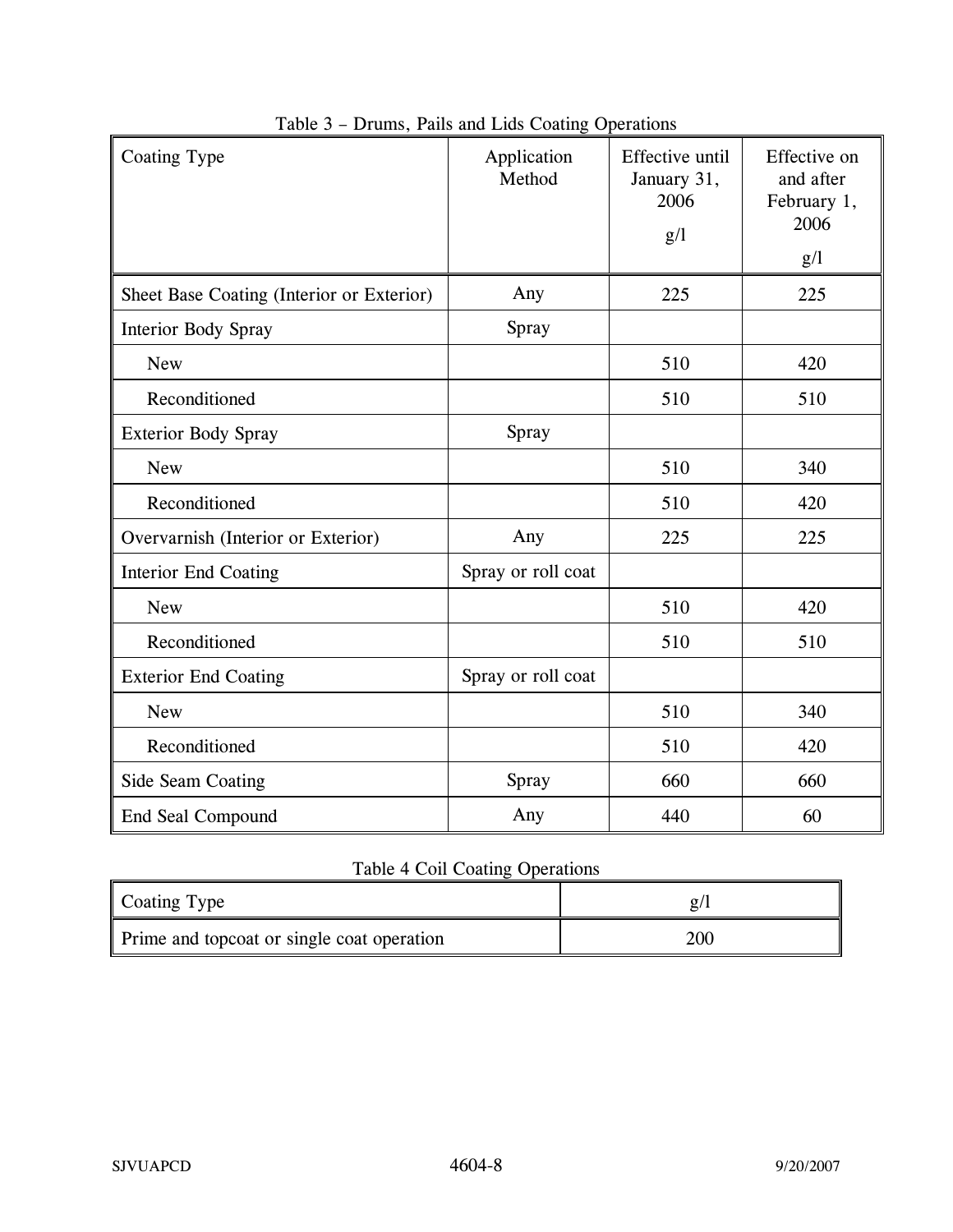- 5.2 Approved VOC Emission Control System
	- 5.2.1 The use of coatings with VOC contents in excess of the applicable limits specified in Table 1, Table 2, Table 3, or Table 4, or alternatives to applicable provisions of Sections 5.4 or 5.6, shall be allowed, provided emissions of VOC to the atmosphere are controlled by an APCOapproved VOC emission control system that complies with the requirements of Sections 5.2.2 through 5.2.9.
	- 5.2.2 The VOC emission control system shall have an overall capture and control efficiency of at least 90 percent by weight; and
	- 5.2.3 The VOC emission control system shall reduce VOC emissions, at all times, to a level that is not greater than the emission level which would have been achieved through the use of materials compliant with the applicable requirements of Section 5.1 and Section 5.4.
	- 5.2.4 The VOC emission control system shall comply with the requirements of Sections 5.2.2 and 5.2.3 during periods of emission-producing activities.
	- 5.2.5 The VOC emission control system used to comply with the provisions of this rule shall be under District permit.
	- 5.2.6 An operator using a VOC emission control system to comply with provisions of this rule shall monitor key system operating parameters.
	- 5.2.7 An operator using a VOC emission control system to comply with the provisions of this rule shall implement an Operation and Maintenance Plan pursuant to Section 6.5 within 10 days of APCO approval of the plan.
	- 5.2.8 Source Testing Requirements for VOC Emission Collection Devices and VOC Emission Control Devices

An operator using collection devices and control devices of a VOC emission control system used as a means of complying with this rule shall comply with the following source testing requirements:

- 5.2.8.1 Source Testing of VOC Emission Collection Devices that are Permanent Total Enclosures (PTEs)
	- 5.2.8.1.1 An operator shall source test/certify initially a PTE to demonstrate that the PTE complies with the requirements of a PTE pursuant to Section 6.7.2.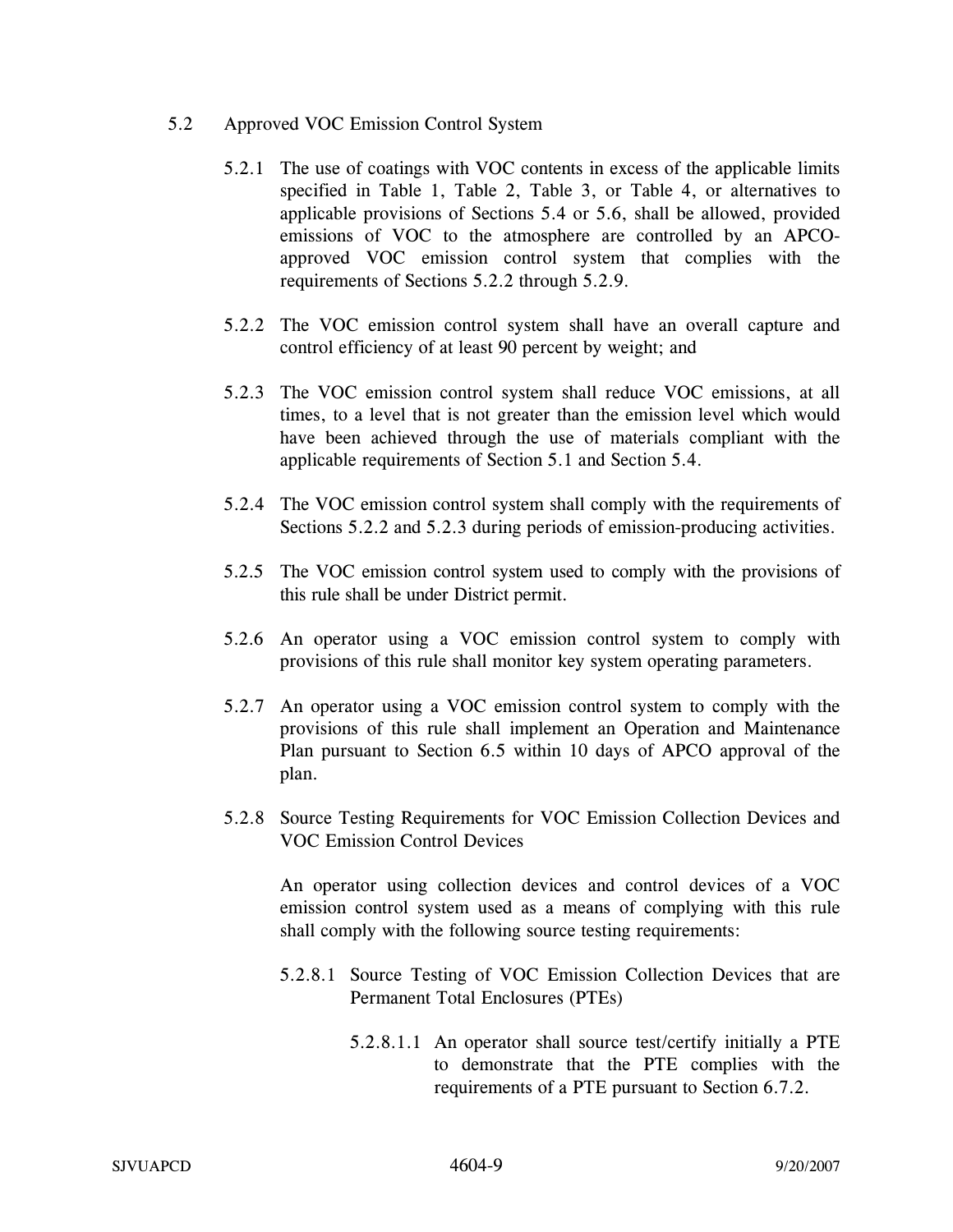- 5.2.8.1.2 A VOC emission collection device used to comply with this rule that has already been tested or certified as compliant with the requirements of a PTE as of February 1, 2004 does not need to be retested or recertified to comply with the requirements of Section 5.2.8.1.1, except if the collection device has undergone a change that would affect the collection device's ability to comply with the requirements of a PTE since the initial source test/certification or if a re-test/re-certification is requested by the APCO.
- 5.2.8.2 Source Testing of VOC Emission Collection Devices that are not PTEs (non-PTEs)
	- 5.2.8.2.1 An operator shall source test each non-PTE at least once every twelve (12) months to determine the capture efficiency of the collection device. Source testing shall use the appropriate test method listed in Section 6.7.2.
	- 5.2.8.2.2 A non-PTE shall be source tested under conditions representative of normal operating conditions using non-compliant coating and under conditions specified in the Permit-To-Operate, and
	- 5.2.8.2.3 The source test for a non-PTE shall occur within 24 hours of the source test for the VOC control device to which the non-PTE is connected.
- 5.2.8.3 Source Testing of VOC Emission Control Devices
	- 5.2.8.3.1 An operator shall source test each VOC emission control device at least once every twelve (12) months to determine the control efficiency of the VOC emission control device. Source testing shall use the appropriate test method listed in Section 6.7.2.
	- 5.2.8.3.2 The source test for a VOC emission control device connected exclusively to one or more PTEs shall be conducted under conditions representative of normal operating conditions using non-compliant coating and under conditions specified in the Permit-To-Operate.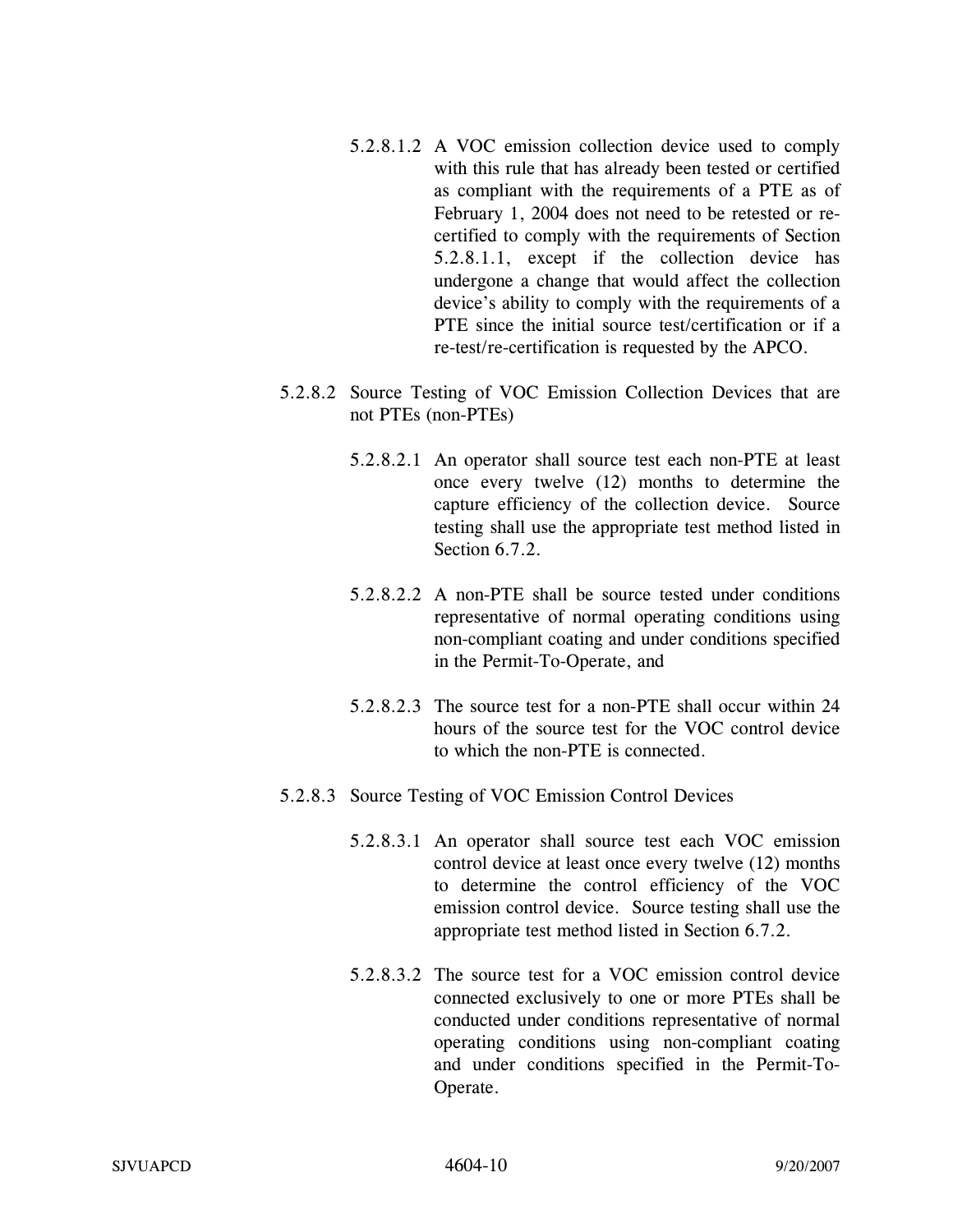- 5.2.8.3.3 The source test for a VOC emission control device connected to one or more non-PTE collection devices shall be conducted under conditions representative of normal operating conditions using non-compliant coating and under conditions specified in the Permit-To-Operate, and
- 5.2.8.3.4 The source test for a VOC emission control device connected to one or more non-PTE collection devices shall occur within 24 hours of the source test for the connected non-PTE collection devices.
- 5.2.8.4 A source test of the VOC emission control system is not required for an inactive VOC emission control system until 180 days before start-up. A period of shorter than 180 days may be allowed if it can be shown that the equipment will be started up sooner than expected.
- 5.2.8.5 An operator shall demonstrate that the overall capture and control efficiency of the VOC emission control system as calculated using the capture efficiency and control efficiency determined pursuant to Section 5.2.8.1 through Section 5.2.8.3 complies with the requirements of Section 5.2.2 and Section 5.2.3.
- 5.2.9 For a VOC emission control system that consists of a single VOC control device and a single VOC collection point and the operation includes a single coating only, one way to calculate the minimum overall capture and control efficiency of a VOC emission control system at which an equivalent or greater level of VOC emissions reduction will be achieved is by using the following equation:

$$
\text{CE} = \left\langle 1 - \left[ \frac{VOC_{LWc}}{VOC_{LWn, Max}} \times \frac{\left[ 1 - \left( \frac{VOC_{LWn, Max}}{D_{n, Max}} \right) \right]}{\left[ 1 - \left( \frac{VOC_{LWc}}{D_c} \right) \right]} \right] \right\rangle \times 100
$$

| Where:                        |                   |                                                       |
|-------------------------------|-------------------|-------------------------------------------------------|
| CE.                           | $=$               | Overall Capture and Control Efficiency, percent       |
| VOC <sub>LWc</sub>            | $=$               | VOC Limit less water and less exempt compounds in g/l |
| $\text{VOC}_{\text{LWh,Max}}$ | $\equiv$ $\equiv$ | Maximum VOC content of noncompliant coating used in   |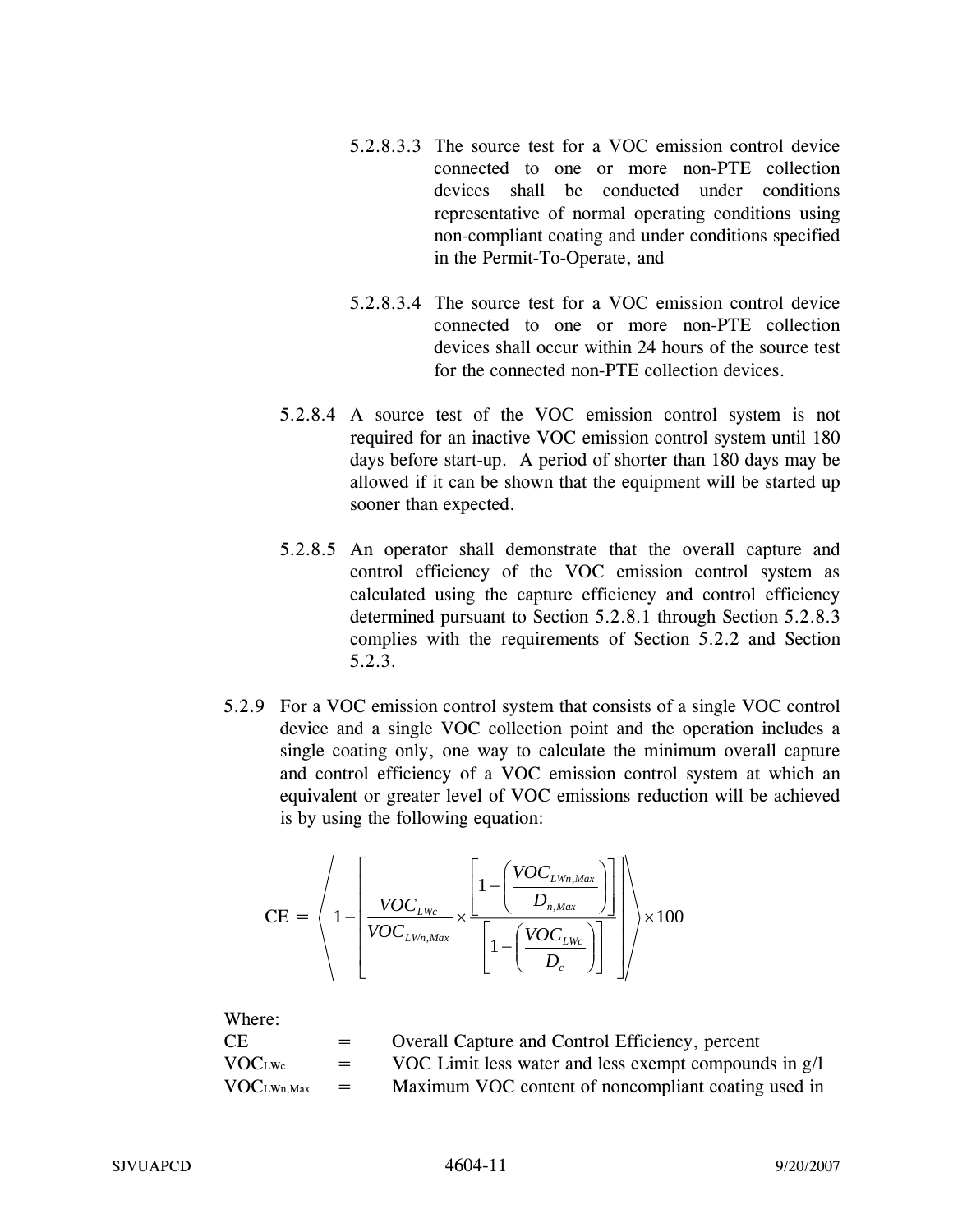conjunction with a control device, less water and less exempt compounds in g/l

- $D_{n,Max}$  = Density of solvent, reducer, or thinner contained in the noncompliant coating, containing the maximum VOC content of the multi-component coating in g/l
- $D_c$  = Density of corresponding solvent, reducer, or thinner used in the compliant coating system in g/l.
- 5.3 Prohibition of Specification and Sale
	- 5.3.1 A person shall not solicit or require an operator in the District to use any can and coil coating or combination of can and coil coatings subject to the provisions of this rule that does not meet the limits and requirements of Section 5.1 through Section 5.2 or that causes the operation utilizing the coating or combination of coatings to be out of compliance with this rule.
	- 5.3.2 A person shall not sell or offer for sale for use within the District any coating that contains VOCs in excess of the limits specified in this rule for any application governed by this rule unless the label on the product or the data sheets for the product clearly bear the warning that the coating shall not be used unless compliance with the rule can be achieved, either with compliant coatings or with an approved VOC emission control system.
- 5.4 Organic Solvent Cleaning Requirements
	- 5.4.1 An operator shall not use organic solvents for cleaning operations that exceed the VOC content limits specified in Table 5, in accordance with the corresponding effective date.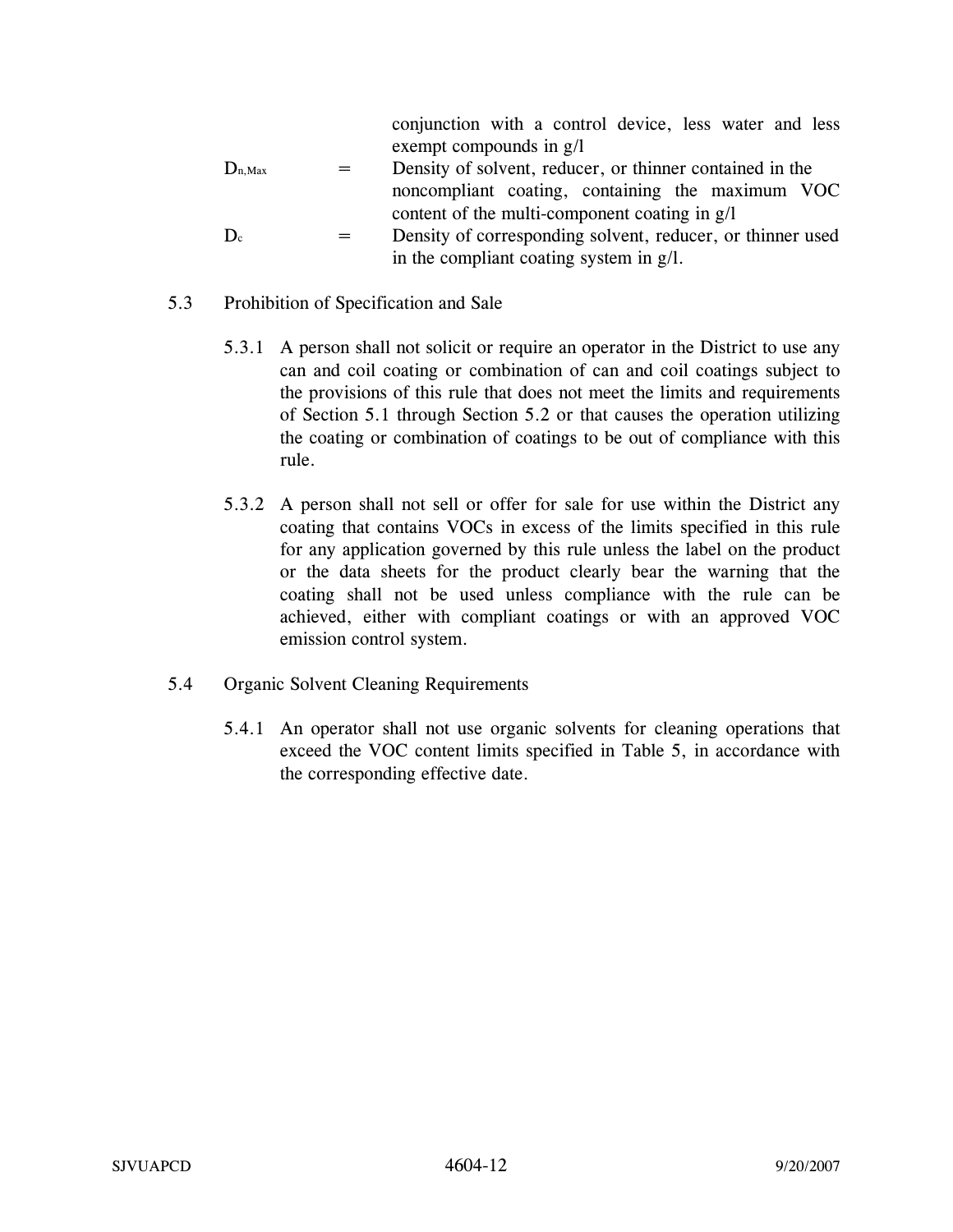|                                                                                                       | Effective November 15, 2003<br>through September 20, 2008    | Effective on and after<br>September 21, 2008                                             |
|-------------------------------------------------------------------------------------------------------|--------------------------------------------------------------|------------------------------------------------------------------------------------------|
| Type of Solvent<br><b>Cleaning Operation</b>                                                          | VOC Content Limit Grams of<br>VOC/liter of material (lb/gal) | <b>VOC Content Limit</b><br>Grams of VOC/liter of material<br>(lb/gal)                   |
| A. Product Cleaning During<br>Manufacturing Process or Surface<br>Preparation for Coating Application | 50(0.42)                                                     | 25(0.21)                                                                                 |
| B. Repair and Maintenance Cleaning                                                                    | 50(0.42)                                                     | 25(0.21)                                                                                 |
| C. Cleaning of Coating Application<br>Equipment                                                       |                                                              |                                                                                          |
| 1. All except sheet coater for three-<br>piece can                                                    | 550 (4.6)                                                    | 25(0.21)                                                                                 |
| 2. Sheet coater for three-piece can                                                                   | 550 (4.6)                                                    | Effective until 9/30/2011<br>550 (4.6)<br>Effective on and after $10/1/2011$<br>250(2.3) |

Table 5 VOC Limits for Organic Solvents Used in Cleaning Operations

- 5.4.2 Section 5.4.2.1 and Section 5.4.2.2 apply to the cleaning of coating application equipment outside the control of a VOC emission control equipment and the coating application equipment is not used for sheet coating of three-piece cans.
	- 5.4.2.1 Until September 20, 2008, an operator performing Table 2 Category C.1 cleaning outside of an APCO-approved VOC emission control system and using solvent with VOC content greater than 50 g/L shall meet the requirements of Sections 5.4.4 through 5.4.7 in addition to meeting the VOC content limit in Table 2 for this cleaning operation.
	- 5.4.2.2 On and after September 21, 2008, an operator shall perform all solvent cleaning operations with cleaning material having VOC content of 25 g/L or less, unless such cleaning operations are carried out within the control of an APCO-approved emission control system that meets the requirements of Section 5.2. Sections 5.4.4 through 5.4.7 shall not apply on and after September 21, 2008.
- 5.4.3 Section 5.4.3.1 and Section 5.4.3.2 apply to the cleaning of coating application equipment used for sheet coating of three-piece cans and the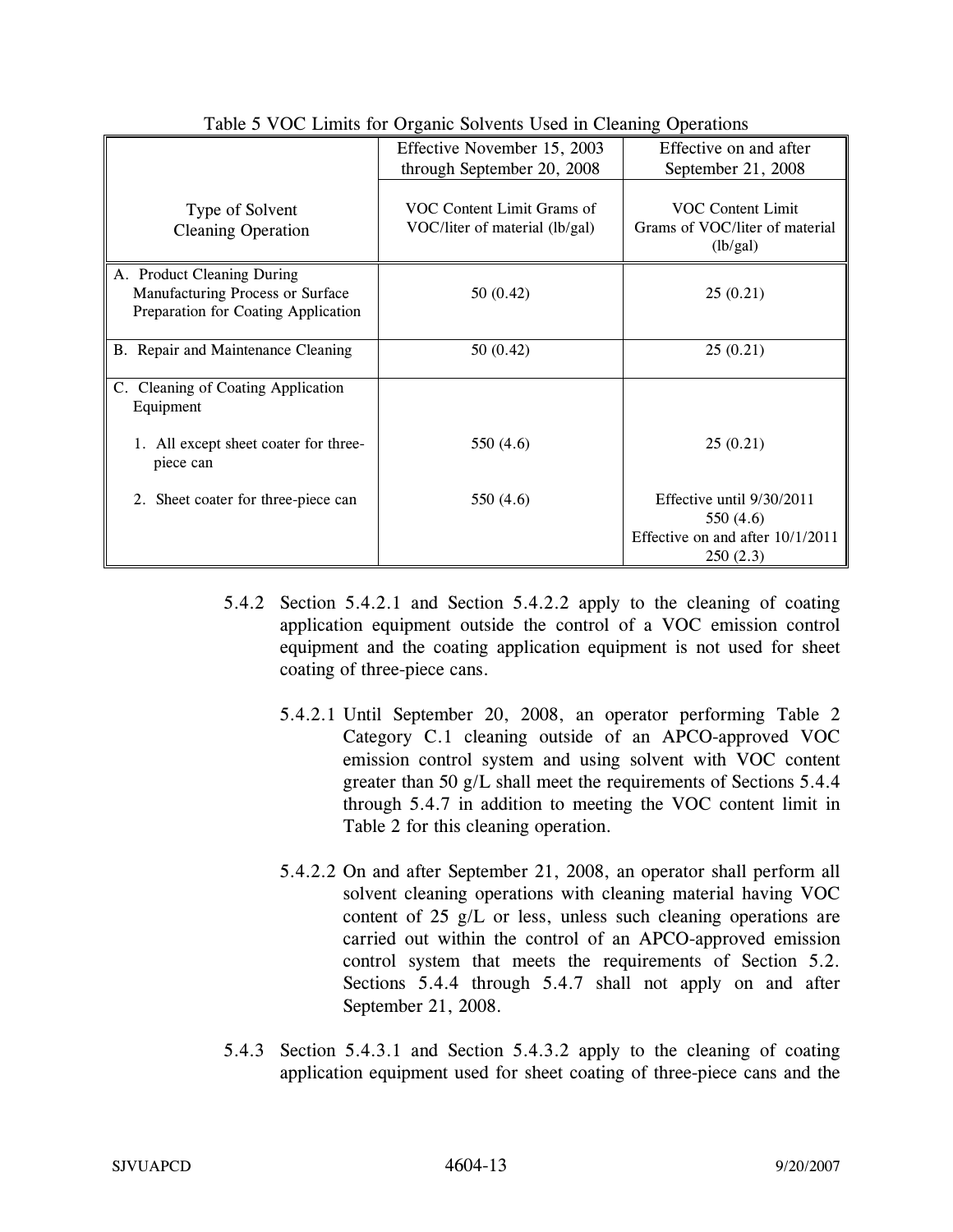cleaning operation is performed outside the control of a VOC emission control system.

- 5.4.3.1 Until September 20, 2008, an operator performing Table 5 Category C.2 cleaning outside of an APCO-approved VOC emission control system and using solvent with VOC content greater than 50 g/L shall meet the requirements of Sections 5.4.4 through 5.4.7 in addition to meeting the VOC content limit in Table 2 for this cleaning operation.
- 5.4.3.2 On and after September 21, 2008, an operator performing Table 5 Category C.2 cleaning outside of an APCO-approved VOC emission control system and using solvent with VOC content greater than 25 g/L shall meet the requirements of Sections 5.4.4 through 5.4.7 in addition to meeting the VOC content limit in Table 2 for this cleaning operation.
- 5.4.4 Cleaning activities that use solvents shall be performed by one or more of the following methods:
	- 5.4.4.1 Wipe cleaning; or
	- 5.4.4.2 Application of solvent from hand-held spray bottles from which solvents are dispensed without a propellant-induced force; or
	- 5.4.4.3 Non-atomized solvent flow method in which the cleaning solvent is collected in a container or a collection system which is closed except for solvent collection openings and, if necessary, openings to avoid excessive pressure build-up inside the container; or
	- 5.4.4.4 Solvent flushing method in which the cleaning solvent is discharged into a container that is closed except for solvent collection openings and, if necessary, openings to avoid excessive pressure build-up inside the container. The discharged solvent from the equipment must be collected into containers without atomizing into the open air. The solvent may be flushed through the system by air or hydraulic pressure, or by pumping.
- 5.4.5 Solvent shall not be atomized into the open air unless it is vented to a VOC emission control system that complies with Section 5.2. This provision shall not apply to the cleaning of nozzle tips of automated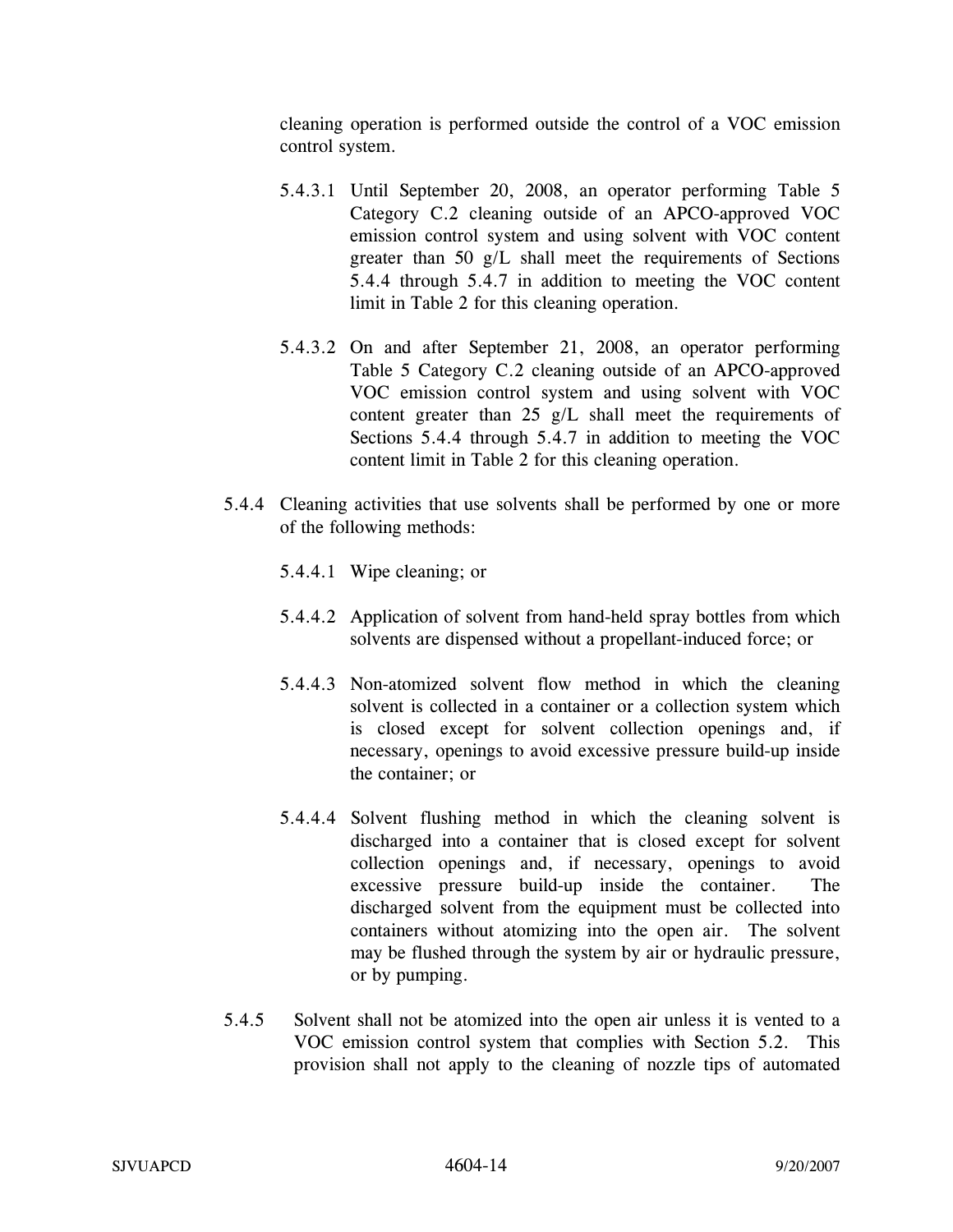spray equipment systems, except for robotic systems, and cleaning with spray bottles or containers described in Section 5.4.4.2.

- 5.4.6 An operator shall not use VOC-containing materials to clean spray equipment used for the application of coatings, adhesives, or ink, unless an enclosed system or equipment that is proven to be equally effective at controlling emissions is used for cleaning. If an enclosed system is used, it must totally enclose spray guns, cups, nozzles, bowls, and other parts during washing, rinsing and draining procedures, and it must be used according to the manufacturer's recommendations and must be closed when not in use. To determine solvent losses, an operator shall use the test method in Section 6.7.3.
- 5.4.7 An operator cleaning coating application equipment corresponding to Table 5 - Category C (Cleaning of Coating Application Equipment) that is not spray application equipment may use an alternative cleaning method other than those specified in Section 5.4.4, if the alternative cleaning method is approved by the APCO and EPA.
- 5.4.8 In lieu of complying with the VOC content limits in Table 5 or the requirements of Sections 5.4.4 through 5.4.7, an operator may control emissions from cleaning operations with an APCO-approved VOC emission control system that meets the requirements of Section 5.2.
- 5.5 Organic Solvent Storage and Disposal

An operator shall store or dispose of fresh or spent solvents, waste solvent cleaning materials such as cloth, paper, etc, coatings, adhesives, catalysts, and thinners in closed, non-absorbent and non-leaking containers. The containers shall remain closed at all times except when depositing or removing the contents of the containers or when the container is empty.

- 5.6 Application Equipment
	- 5.6.1 An operator shall not apply any coating unless:
		- 5.6.1.1 The coating is applied with properly operating coating application equipment, and
		- 5.6.1.2 The coating application equipment is operated according to operating procedures specified by the equipment manufacturer, and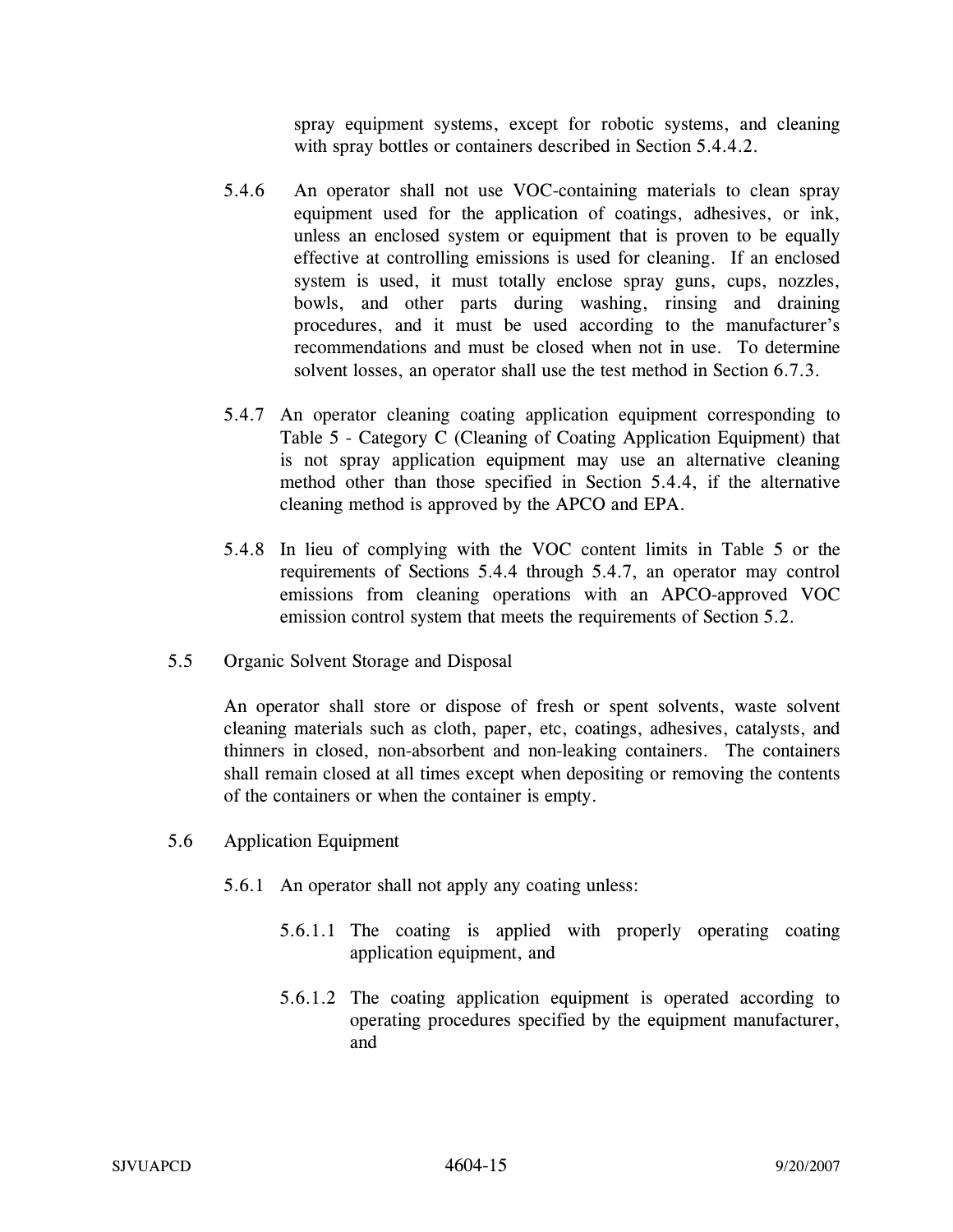- 5.6.1.3 The coating application equipment complies with the requirements of Section 5.6.2.
- 5.6.2 An operator shall not apply any coating except by use of one or more of the following methods:
	- 5.6.2.1 Electrostatic Application
	- 5.6.2.2 Flow Coater
	- 5.6.2.3 Roll Coater
	- 5.6.2.4 Dip Coater
	- 5.6.2.5 Hand Application Methods
	- 5.6.2.6 HVLP Spray
		- 5.6.2.6.1 For HVLP spray guns manufactured prior to January 1, 1996, the end user shall demonstrate that the gun meets HVLP spray equipment standards. Satisfactory proof will be either in the form of a manufacturer's published technical material or by a demonstration using a certified air pressure tip gauge, measuring the air atomizing pressure dynamically at the center of the air cap and at the air horns.
		- 5.6.2.6.2 An operator shall not sell or offer for sale for use within the District any HVLP spray gun without a permanent marking denoting the maximum inlet air pressure in psig at which the gun will operate. Limits are between 0.1 psig and 10.0 psig of air atomizing pressure.
	- 5.6.2.7 Any other application method that demonstrates, to the satisfaction of the APCO and EPA, a coating transfer efficiency of at least 65 percent ( $\geq 65\%$ ) as measured using a test method pursuant to Section 6.7.4.
- 5.6.3 In lieu of complying with Section 5.6.2, an operator may control emissions from application equipment with an APCO-approved VOC emission control system that controls the emissions from the source operation pursuant to the requirements of Section 5.2.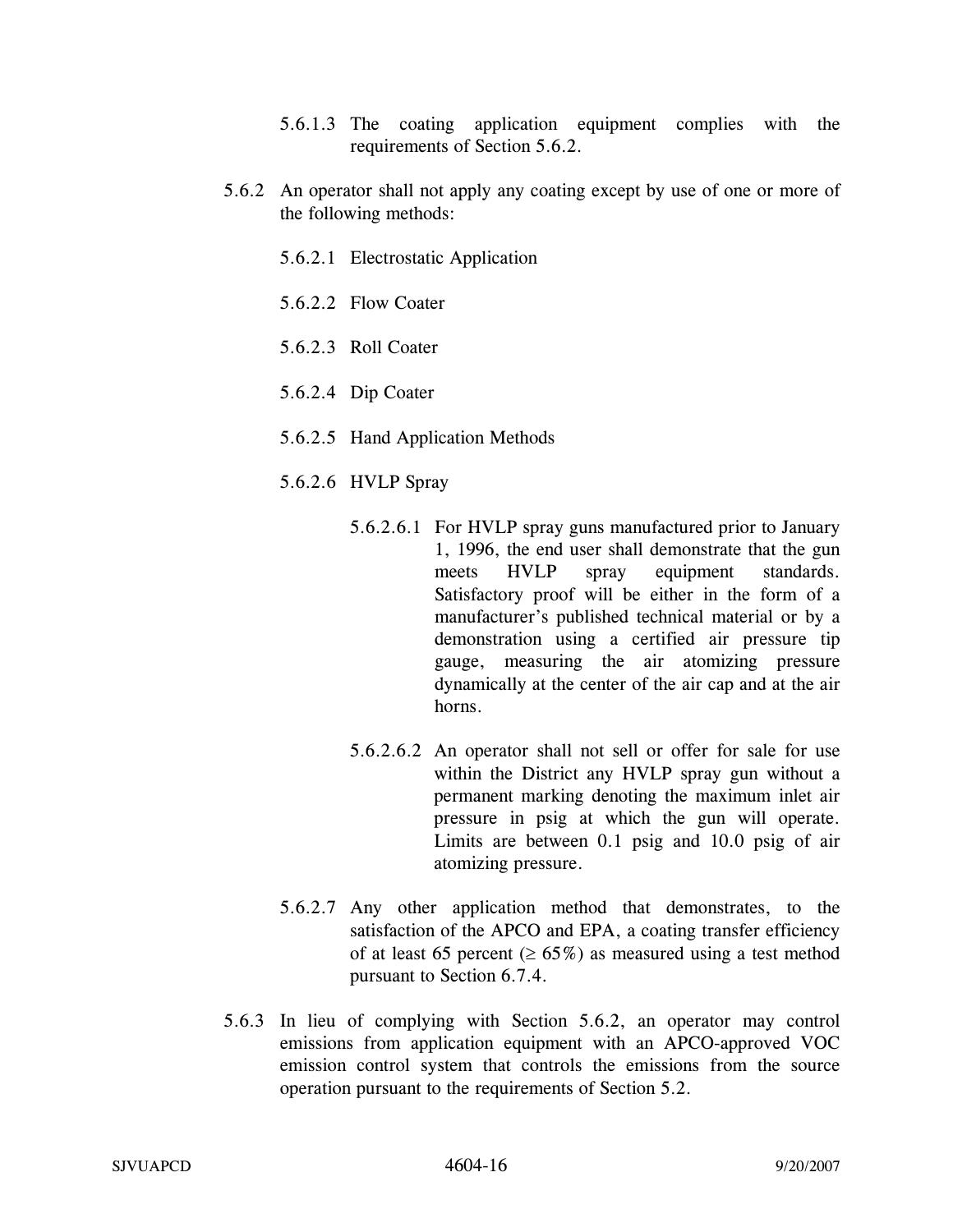- 6.0 Administrative Requirements
	- 6.1 An operator who performs a can coating or coil coating operation subject to any part of Section 5.0 or is exempt by Section 4.1 of this rule or performs solvent cleaning operations associated with Section 5.4 shall comply with the recordkeeping requirements of Section 6.2 through Section 6.5:
	- 6.2 Coatings Records
		- 6.2.1 Coatings Materials List An operator shall maintain and have available on site, a current list of coatings in use which provides all of the coating data necessary to evaluate compliance including the following information as applicable:
			- 6.2.1.1 Specific manufacturer's name of coatings, catalysts and thinners used.
			- 6.2.1.2 Mix ratio of components used.
			- 6.2.1.3 VOC content of each coating, as applied in g/l or lb/gal.
			- 6.2.1.4 VOC content of each catalyst and thinner used g/l or lb/gal.
		- 6.2.2 Coatings Usage Records An operator shall maintain records that include the following information:
			- 6.2.2.1 Specific coating used and mix ratio of components added to the coating material prior to application.
			- 6.2.2.2 Volume of coatings applied (gallons).
			- 6.2.2.3 Specific solvents, catalysts and thinners used.
			- 6.2.2.4 Volume of each solvent, catalyst and thinner (gallons).
		- 6.2.3 An operator shall maintain coatings usage records on a daily basis, except operators that keep records pursuant to Section 6.2.4.
		- 6.2.4 An operator claiming exemption pursuant to Section 4.1 may maintain coatings usage records on an extended basis not to exceed monthly provided the records substantiate claim of exemption for the entire extended period.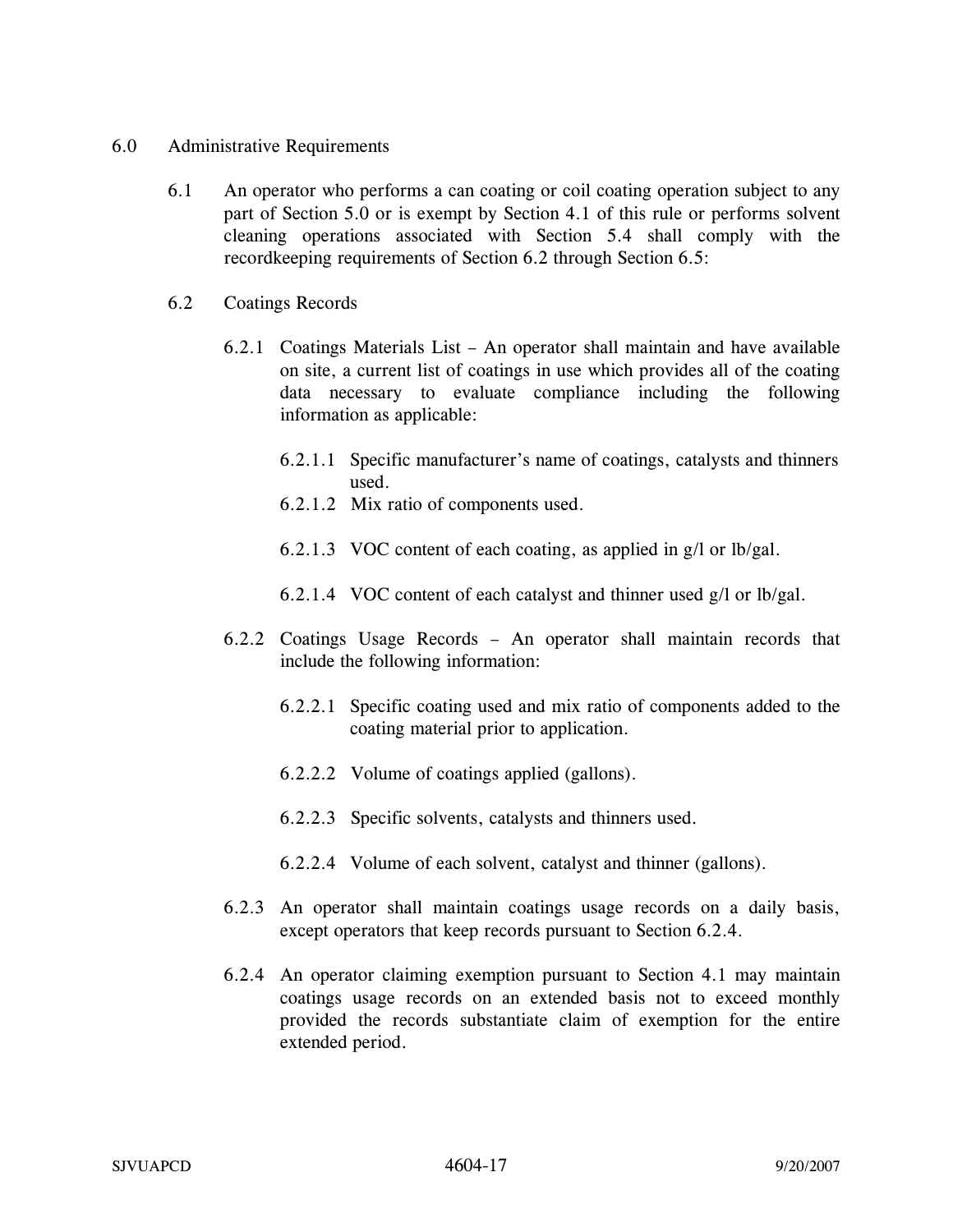- 6.2.5 An operator shall retain coatings materials lists and coatings usage records for a minimum of five (5) years, make the records available on site during normal business hours to the APCO, ARB, or EPA, and submit the records to the APCO, ARB, or EPA upon request.
- 6.3 Cleaning Solvents Records
	- 6.3.1 Cleaning Solvents Materials List An operator shall maintain and have available on site, a current list of cleaning solvents in use that provides all of the data necessary to evaluate compliance including the following information, as applicable:
		- 6.3.1.1 The name of the cleaning solvent and its manufacturer's name.
		- 6.3.1.2 The VOC content of the solvent expressed in g/l or lb/gallon, as applied.
	- 6.3.2 Cleaning Solvent Usage List An operator shall maintain records that include the following information:
		- 6.3.2.1 Name of cleaning solvent used.
		- 6.3.2.2 When the solvent is a mixture of different materials that are blended by the operator, the mix ratio of the batch shall be recorded and the VOC content of the batch shall be calculated and recorded in order to determine compliance with the specified limits of VOC content. Records from before November 15, 2003 must still be retained on-site for five (5) years from date of record.
		- 6.3.2.3 Volume of each cleaning solvent used (gallons).
		- 6.3.2.4 The type of cleaning activity for each solvent that is being used in accordance with the applicable cleaning category specified in Section 5.4, Table 5 of this rule.
	- 6.3.3 An operator shall maintain cleaning solvent usage records on a daily basis, except an operator who keeps records pursuant to Section 6.3.4.
	- 6.3.4 An operator claiming exemption pursuant to Section 4.1 may maintain cleaning solvent usage records on an extended basis not to exceed monthly, provided the records substantiate claim of exemption for the entire extended period.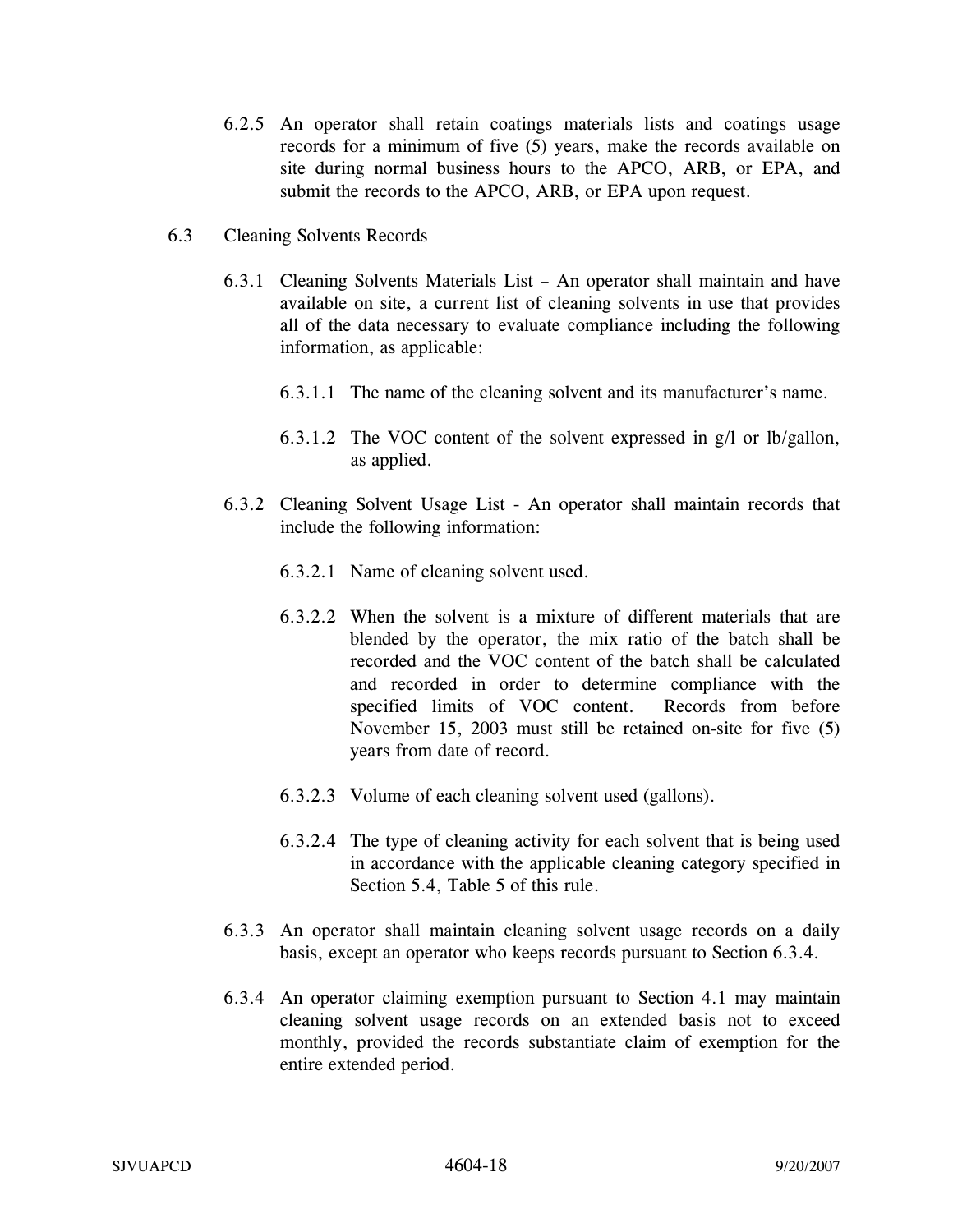- 6.3.5 An operator shall retain cleaning solvent materials list and cleaning solvent usage records on site for a minimum of five (5) years, make the records available on site during normal business hours to the APCO, ARB, or EPA, and submit the records to the APCO, ARB, or EPA upon request.
- 6.4 VOC Emission Control Systems Records
	- 6.4.1 An operator using a VOC emission control system pursuant to Section 5.2 as a means of complying with this rule shall maintain daily records of key system operating parameters which will demonstrate continuous operation and compliance of the VOC emission control system during periods of emission-producing activities.
	- 6.4.2 Excess Reporting: Any record showing violation of Section 5.2 shall be reported by sending a copy of such record to the APCO within 96 hours following the occurrence. Such report will include an explanation of the cause of the violation and the corrective action taken.
	- 6.4.3 An operator shall retain VOC emission control system records on site for a minimum of five (5) years, make the records available on site during normal business hours to the APCO, ARB, or EPA and submit the records to the APCO, ARB, or EPA upon request.
- 6.5 VOC Emission Control System Operation and Maintenance Plan
	- 6.5.1 A VOC emission control system subject to the provisions of Section 5.2 shall submit to the APCO for approval an Operation and Maintenance (O/M) Plan.
	- 6.5.2 No provision in the O/M Plan shall conflict with or take precedence over any provision of this rule.
	- 6.5.3 The O/M Plan shall specify actions to be taken to satisfy the following requirements and the requirements of Section 5.2. The actions to be identified in the O/M Plan include, but are not limited to:
		- 6.5.3.1 Identification of key system operating parameter(s)
		- 6.5.3.2 Minimum values or range of acceptable values for key system operating parameter(s) that source testing has shown result in VOC emissions within rule limits.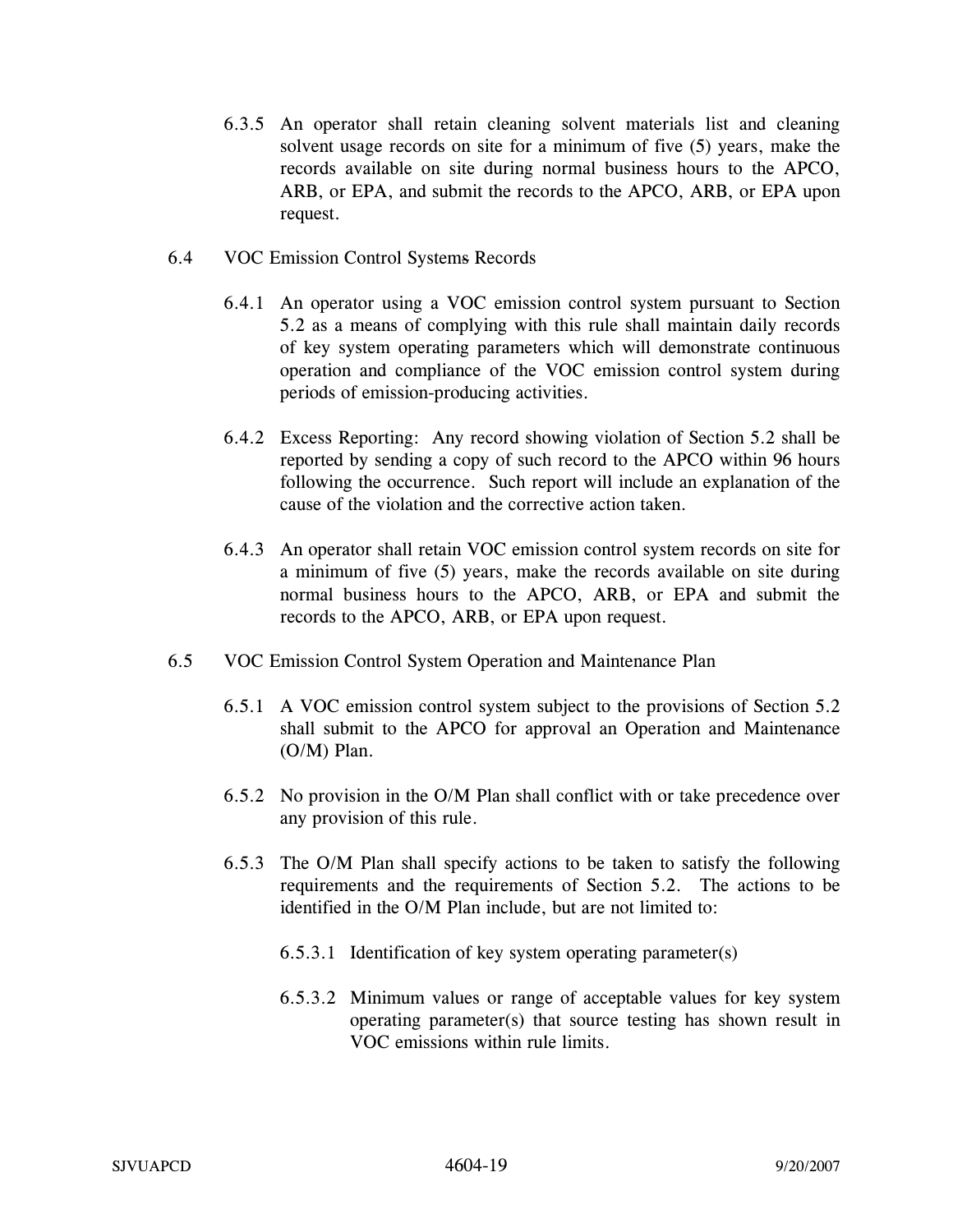- 6.5.3.3 Procedures for preventive and corrective maintenance performed for the purpose of maintaining the VOC emission control system in proper operating condition.
- 6.5.3.4 Procedures for collecting and recording required data and other information in a form approved by the APCO including, but not limited to, data collected through the O/M Plan and the monitoring of key system operating parameters.
- 6.5.3.5 Burner maintenance schedule
- 6.5.3.6 Catalyst maintenance and maintenance schedule, where applicable
- 6.5.3.7 Duct inspection schedule
- 6.5.3.8 Procedures for revising the O/M Plan.
- 6.5.3.9 All other information necessary to verify compliance with applicable provisions of this rule.
- 6.5.3.10 The O/M Plan shall specify which records will be used to document the operation and maintenance procedures.
- 6.5.4 The O/M Plan shall not be implemented prior to approval in writing by the APCO.
- 6.5.5 The O/M Plan shall be updated prior to any planned change in operation of the VOC emission control system.
	- 6.5.5.1 An operator may request a change to the O/M Plan at any time.
	- 6.5.5.2 If the O/M Plan undergoes significant changes to one or more O/M Plan elements, an operator must notify the District no later than seven (7) days after the change.
	- 6.5.5.3 If the O/M Plan undergoes significant changes to one or more O/M Plan elements, an operator must submit an updated O/M Plan to the APCO for approval no later than fourteen (14) days after the change.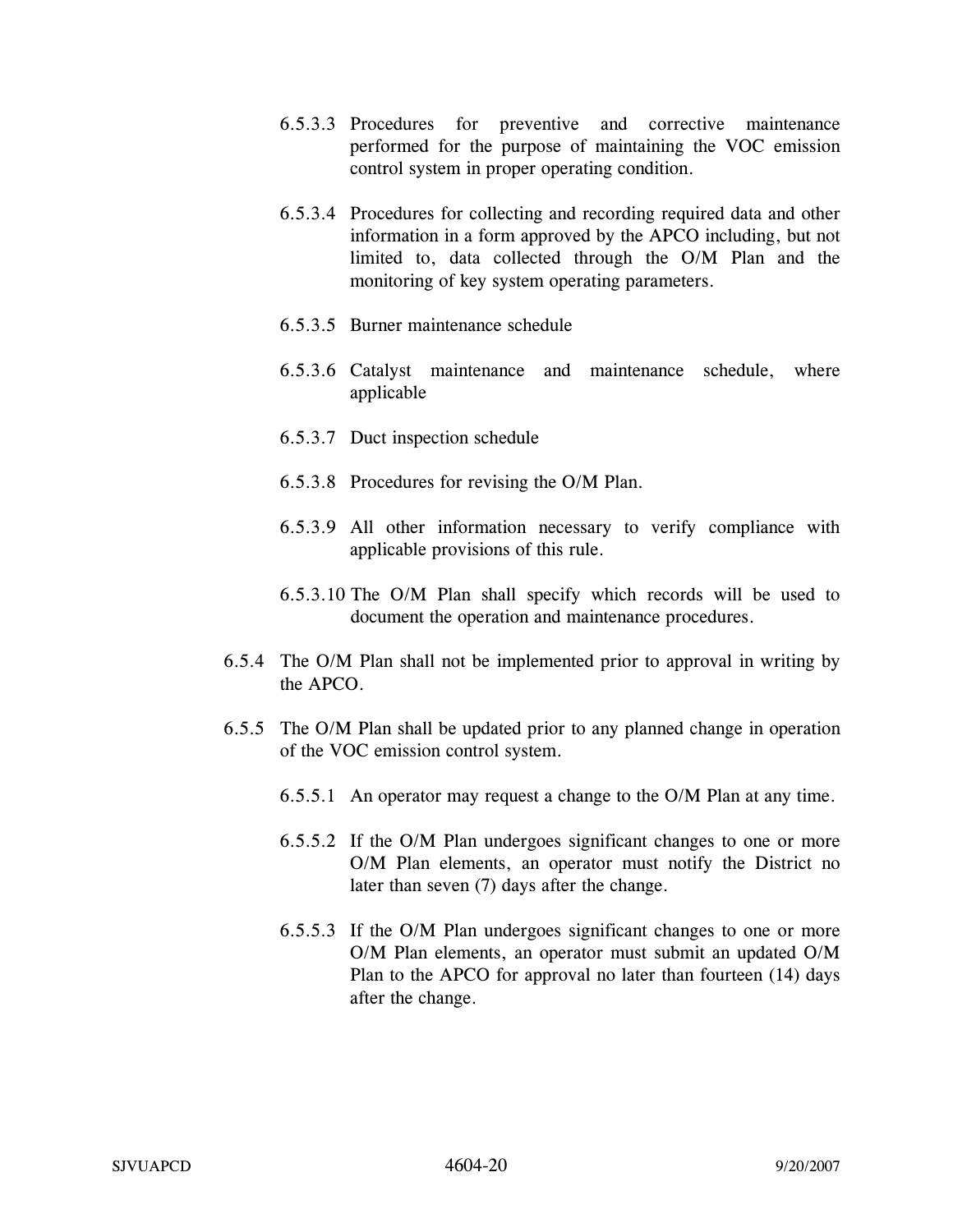- 6.5.6 An O/M Plan is not required for an inactive VOC emission control system until 180 days before start-up. A period of shorter than 180 days may be allowed if it can be shown that the equipment will be started up sooner than expected.
- 6.5.7 An operator receiving an Authority to Construct for a new or modified VOC emission control system shall submit a new or modified O/M Plan to the APCO prior to implementation of an Authority to Construct for the VOC emission control system.
- 6.5.8 The APCO shall provide written notice to the facility of the approval or incompleteness of a new or revised O/M Plan within 30 days of receiving such plan.
- 6.6 Compliance Statement Requirements
	- 6.6.1 The manufacturer of any coating subject to this rule shall indicate on the coating container, or on a separate product data sheet or material safety data sheet, the name of the coating, manufacturer's name, the VOC content, specific mixing instructions, and density, as supplied. The VOC content shall be expressed in units of g/l or lb/gallon.
	- 6.6.2 The manufacturer of any solvent subject to this rule shall indicate on the solvent container, or on a separate product data sheet or material safety data sheet, the name of the solvent, manufacturer's name, the VOC content, and density. The VOC content shall be expressed in units of g/l or lb/gallon.
- 6.7 Test Methods
	- 6.7.1 Determination of VOC Content
		- 6.7.1.1 The VOC content of solvents and organic materials shall be determined by using EPA Method 24 or 24A, SCAQMD Method 304 (Determination of Volatile Organic Compounds in Various Materials), or by using the manufacturer's product formulation data and the formula for "Grams of VOC per liter of Material" in Section 3.0.
		- 6.7.1.2 The content of exempt halogenated VOCs shall be determined by using the ARB Method 432 or SCAQMD Method 303 (Determination of Exempt Compounds).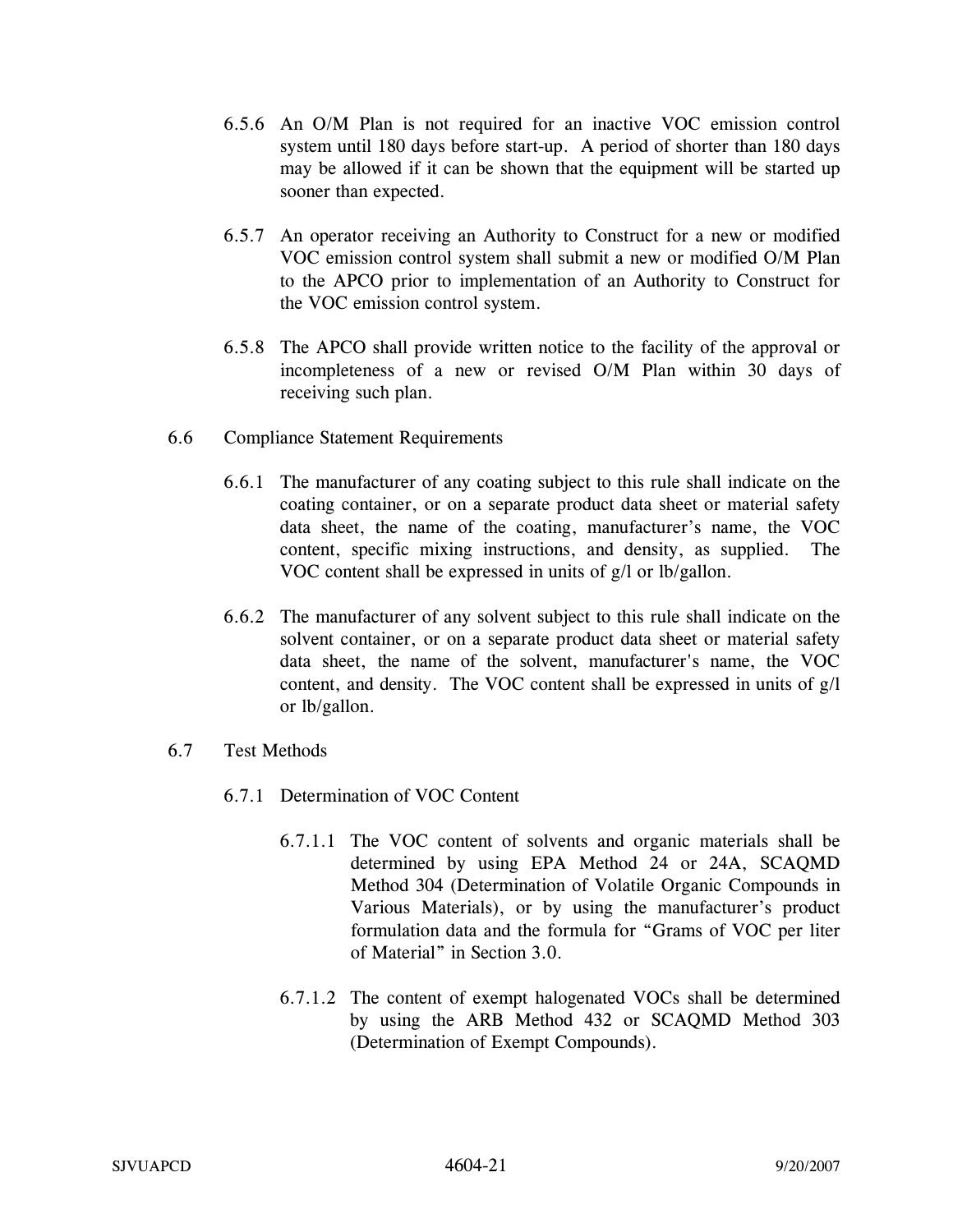- 6.7.2 Determination of Overall Capture and Control Efficiency of VOC Emission Control Devices
	- 6.7.2.1 The capture efficiency of a VOC emission control system's collection device(s) shall be determined according to EPA's "Guidelines for Determining Capture Efficiency," January 9, 1995 and 40 CFR 51, Appendix M, Methods 204-204F, as applicable, or any other method approved by EPA, ARB, and the APCO.
	- 6.7.2.2 The control efficiency of a VOC emission control system's control device(s) shall be determined using EPA Methods 2, 2A, or 2D for measuring flow rates and EPA Methods 25, 25A, or 25B for measuring total gaseous organic concentrations at the inlet and outlet of the control device. EPA Method 18 or ARB Method 422 shall be used to determine the emissions of exempt compounds.
	- 6.7.2.3 For VOC emission control systems that consist of a single VOC emission collection device connected to a single VOC emission control device, the overall capture and control efficiency shall be calculated by using the following equation:

| $CE$ Capture and Control | $[$ CE <sub>Capture</sub> x CE <sub>Control</sub> $]/100$                                     |
|--------------------------|-----------------------------------------------------------------------------------------------|
| Where:                   |                                                                                               |
|                          | $CE_{\text{capture and Control}} = \text{Overall Capture and Control Efficiency}, \text{ in}$ |
|                          | percent                                                                                       |
| $CE$ Capture             | = Capture Efficiency of the collection device, in percent,                                    |
|                          | as determined in Section 6.7.2.1                                                              |
| $CE_{Control}$           | = Control Efficiency of the control device, in percent, as                                    |
|                          | determined in Section 6.7.2.2.                                                                |

6.7.3 Determination of Solvent Losses from Spray Gun Cleaning Systems

The passive and active solvent losses from spray gun cleaning systems shall be determined by using SCAQMD "General Test Method for Determining Solvent Losses from Spray Gun Cleaning Systems" dated October 3, 1989. The test solvent for this determination shall be lacquer thinner with a minimum vapor pressure of  $105$  mm Hg at  $20^{\circ}$ C. The minimum temperature shall be  $15^{\circ}$ C.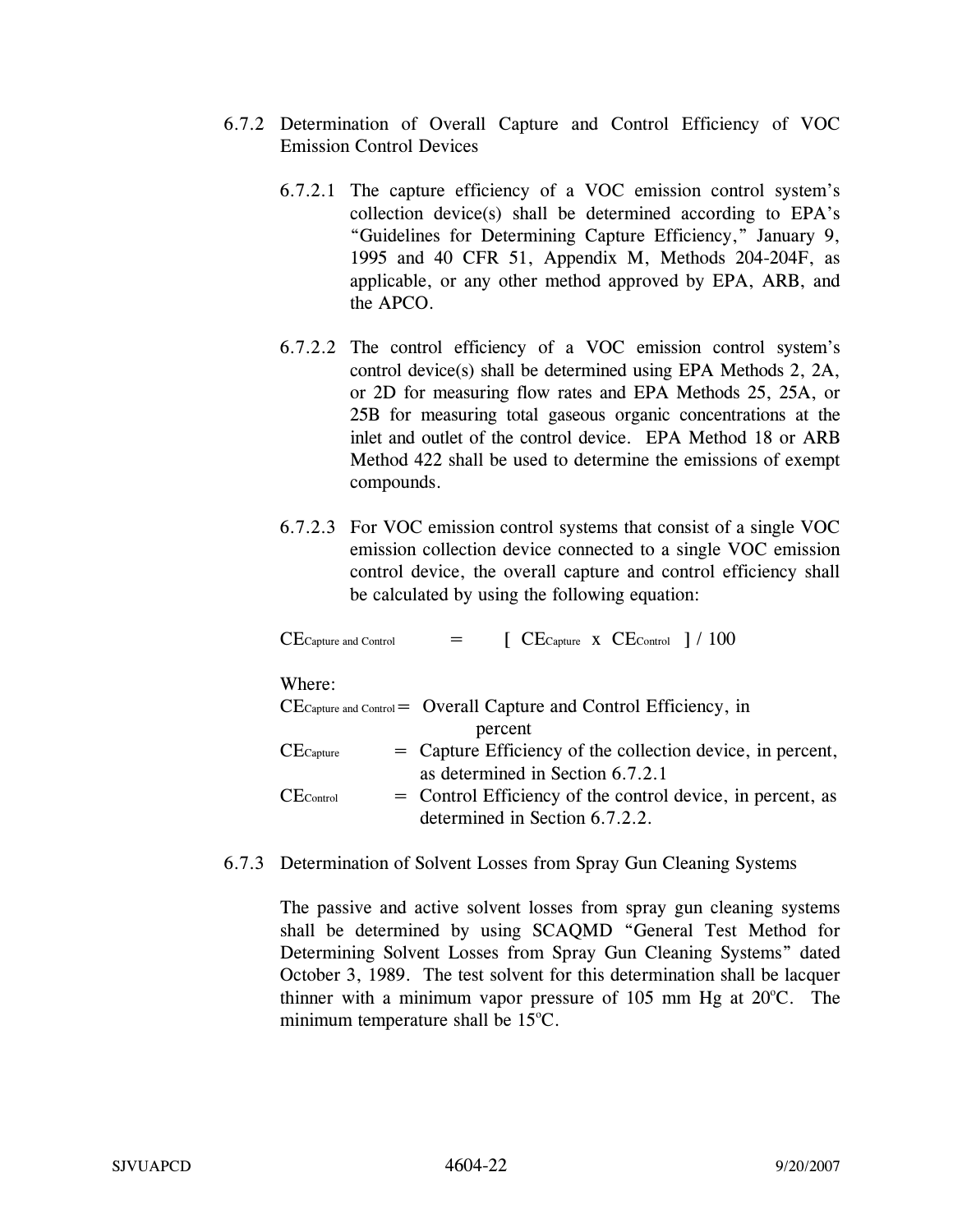6.7.4 Transfer Efficiency

Transfer efficiency shall be determined by one of the following:

- 6.7.4.1 SCAQMD Method "Spray Equipment Transfer Efficiency Test Procedure for Equipment User, May 24, 1989, or
- 6.7.4.2 Can Manufacturers' Institute (CMI) "Test Plan for Measuring Transfer Efficiency of Coating Application on 3-Piece Metal Cans" 1991, or
- 6.7.4.3 Any other test method for transfer efficiency for which written approval of the EPA, ARB, and the APCO has been obtained.
- 6.8 Multiple Test Methods

When more than one test method or set of test methods is specified for any testing, a violation of any requirement of this rule established by any one of the specified test methods or set of test methods shall constitute a violation of this rule.

6.9 Version of Test Methods

All ASTM test methods referenced in Section 6.0 are the most recently EPAapproved version that appears in the CFR as Materials Approved for Incorporation by Reference.